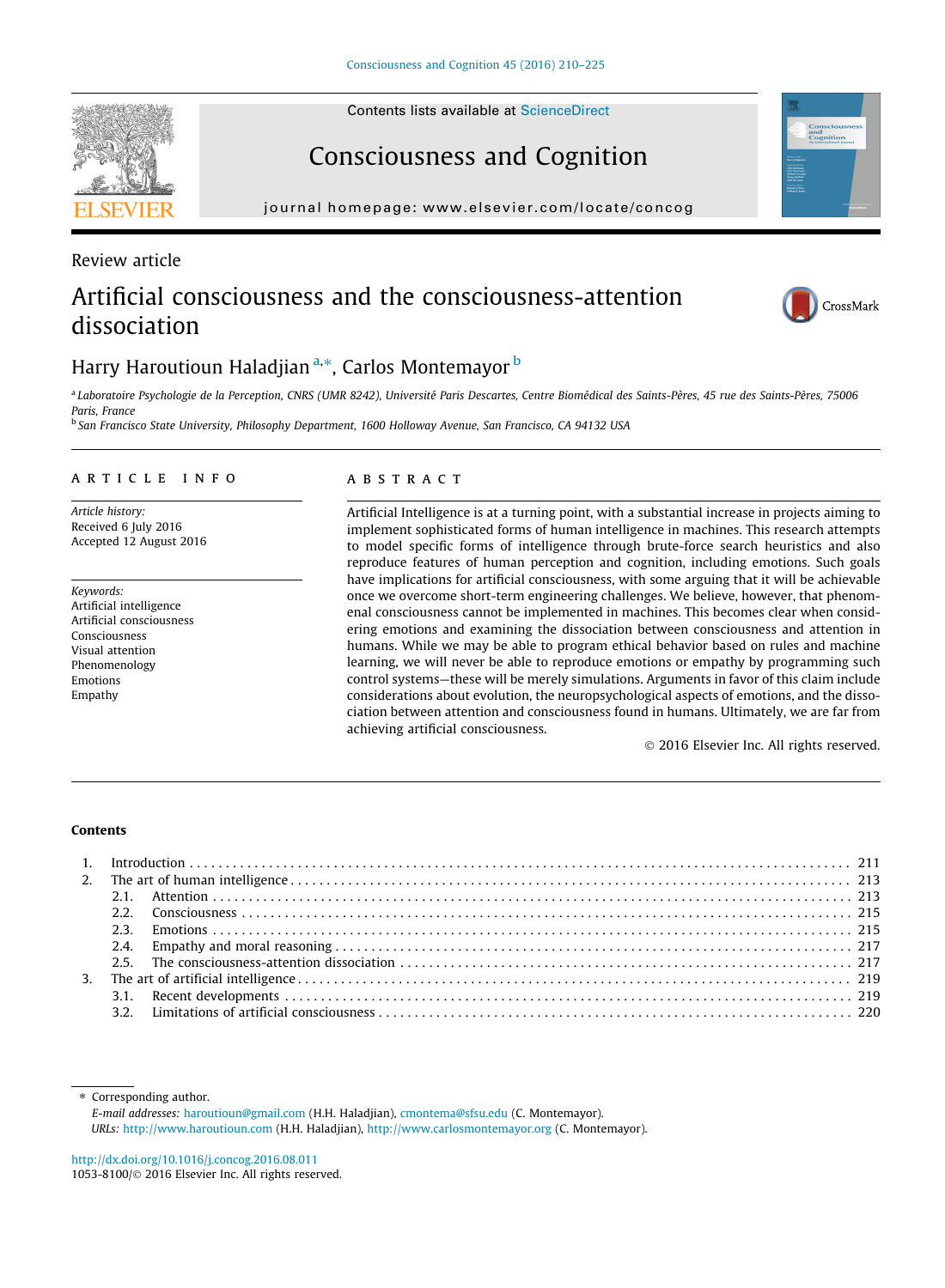#### 1. Introduction

One of the most compelling topics currently debated is how it may be possible to develop consciousness in machines. While related questions have been discussed academically in the cognitive sciences for some time now, the idea of artificial consciousness has received more attention in popular culture recently. There is a growing number of articles in magazines and newspapers that discuss related advances in Artificial Intelligence (AI), from self-driving cars to the ''internet of things" where common household objects can be intelligently connected through a centralized control system. Most recently, Google's DeepMind group developed an artificial agent capable of winning the game of Go against humans, which is considered to be a huge accomplishment in AI since it goes beyond brute-force search heuristics and uses deep learning models ([Silver](#page-15-0) [et al., 2016\)](#page-15-0). This advance promises more impressive innovations in the future.

Along with these advancements is a growing fear that we may be creating intelligent systems that will harm us [\(Rinesi,](#page-15-0) [2015\)](#page-15-0). This topic has been addressed in many settings, from international conferences to popular books (e.g., [Bostrom, 2014;](#page-13-0) [Brooks, Gupta, McAfee, & Thompson, 2015](#page-13-0)). Films and television shows, such as Ex Machina, Her, and Battlestar Galactica, present scenarios where AI systems go rogue and threaten humans. While these fictional accounts remain unachievable with today's technology, they are beginning to feel more and more possible given how fast computers are "evolving".

The increase of these discussions in the mainstream media is telling, and one could say that Artificial Intelligence is truly at a turning point. Some think that the so-called 'singularity' (the moment in which AI surpasses human intelligence) is near. Others say there is now a Cambrian explosion in robotics ([Pratt, 2015\)](#page-14-0). Indeed, there is a surge in AI research across the board, looking for breakthroughs to model not only specific forms of intelligence through brute-force search heuristics but by truly reproducing human intelligent features, including the capacity for emotional intelligence and learning. [Graziano \(2015\),](#page-13-0) for example, has recently claimed that artificial consciousness may simply be an engineering problem once we overcome some technical challenges we will be able to see consciousness in AI. Even without accomplishing this lofty goal of machine sentience, it still is easy to see many examples of human-like rational intelligence implemented in computers with the aim of completing tasks more efficiently.

What we will argue, however, is that phenomenal consciousness, which is associated with the first-person perspective and subjectivity, cannot be reproduced in machines, especially in relation to emotions. This presents a serious challenge to AI's recent ambitions because of the deep relation between emotion and cognition in human intelligence, particularly social intelligence. While we may be able to program AI with aspects of human conscious cognitive abilities, such as forms of ethical reasoning (e.g., ''do not cause bodily harm", ''do not steal", ''do not deceive"), we will not be able to create actual emotions by programming certain monitoring and control systems—at best, these will always be merely simulations. Since human moral reasoning is based on emotional intelligence and empathy, this is a substantial obstacle to AI that has not been discussed thoroughly.

Before proceeding, however, it is crucial to distinguish the present criticism of AI from a very influential one made by Searle [\(Searle, 1980, 1998](#page-15-0)). Searle has famously criticized AI because of its incapacity to account for intentionality (i.e., the feature of the mental states that makes them about something, essentially relating them to semantic contents), which he takes to be exclusively a characteristic of conscious beings. He also argues that a consequence of this criticism is that phenomenal consciousness (i.e., what it is like to have an experience) is necessarily a biological phenomenon. Searle, therefore, takes the limitations of AI to be principled ones that will not change, regardless of how much scientific progress there might be.

Critics have argued that the intuition that only biological beings can have intentional minds may be defeated (e.g., see [Block, 1995a\)](#page-13-0) and that cyborg systems or an adequate account of how the brain computes information could refute the Chinese room thought experiment [\(Churchland & Churchland, 1990; Pylyshyn, 1980\)](#page-13-0). These criticisms have merit, and we largely agree with them, but only with respect to the kind of consciousness that [Block \(1995b\)](#page-13-0) calls 'access consciousness'. Thus, we believe there is a very important ambiguity in this debate. While we agree with Searle that phenomenal consciousness is essentially a biological process and that AI is severely limited with respect to simulating it, we agree with his critics when they claim that AI may be capable of simulating and truly achieving *access consciousness*. This is why the consciousness and attention dissociation is crucial for our purposes, because it states that attention is essentially related to accessing information (see [Montemayor & Haladjian, 2015\)](#page-14-0).

Our criticism of AI, therefore, is more nuanced than Searle's in three important respects. First, we limit our criticism exclusively to the type of consciousness that is characteristic of feelings and emotions, independently of how they are related to semantic contents or conceptual categories (i.e., phenomenal consciousness). Second, the limitations of AI with respect to simulating phenomenal consciousness will be independent of considerations about understanding the meaning of sentences. The limitations of AI that we outline will extend to other species, which do not manifest the capacity for language but which very likely have phenomenal consciousness. Thus, our criticism of AI is more truly based on biological considerations than Searle's. Third, and quite importantly, we grant that AI may simulate intelligence, rationality, and linguistic behavior success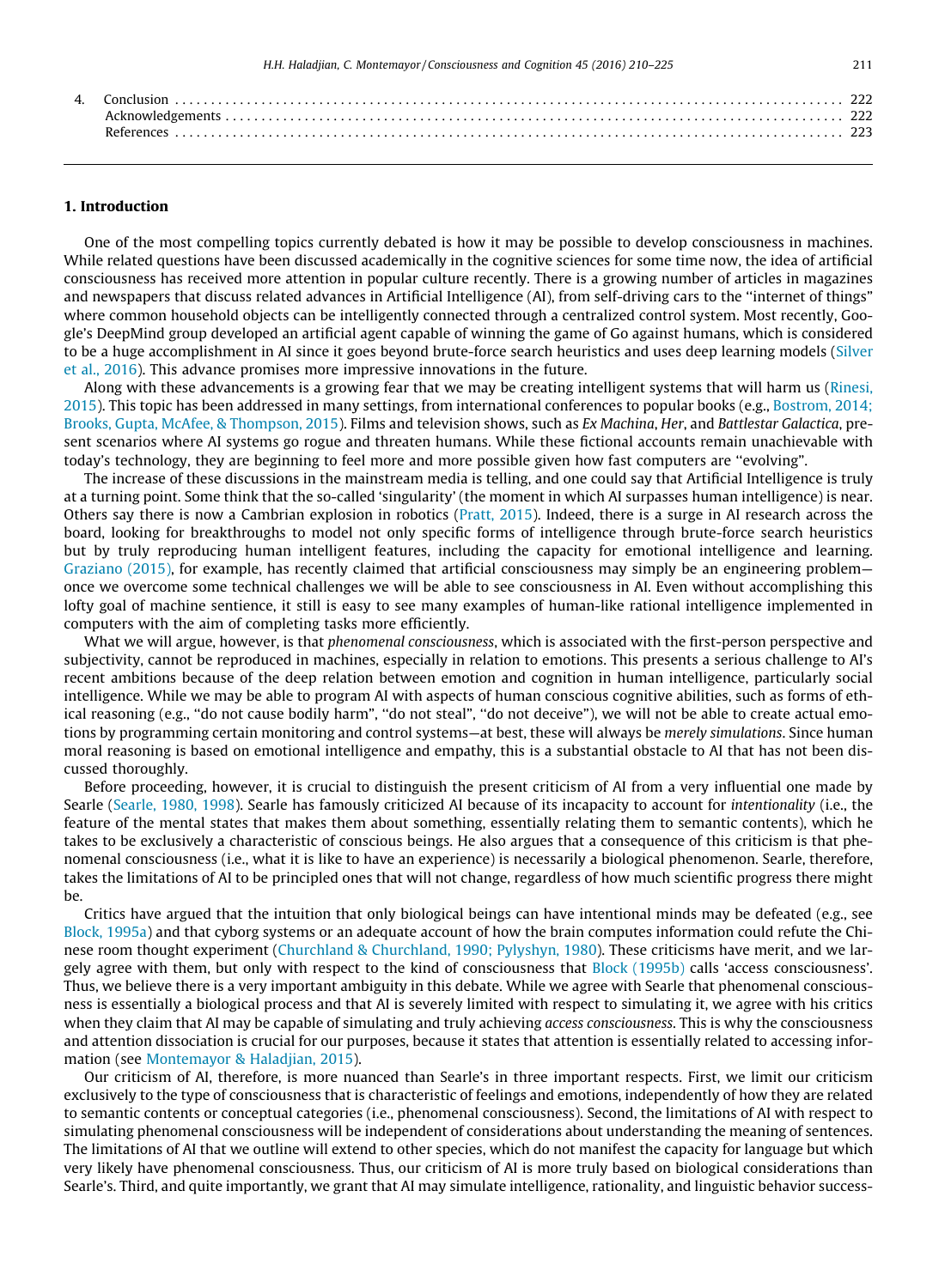fully, and that AI agents may become intelligent and competent speakers just like us; however, we challenge the idea that they will experience feelings or emotions in the same way as humans. This has the interesting implication that AI agents lack moral standing, assuming that experiencing emotions and feelings is a necessary condition for moral standing.

Our criticism of AI assumes views that are not entirely uncontroversial. For example, some would object to the distinction between access and phenomenal consciousness, or like Searle, to separating intentionality from phenomenality. But we hope to show that our assumptions and criticism have several advantages over other views, including Searle's. One advantage is avoiding the ambiguity aforementioned. Another advantage is the emphasis on empathy. Empathy and the intensity of emotions have not been considered as central when challenging AI. This is a puzzling situation, given the importance of phenomenal consciousness for empathy, moral standing, and moral behavior. A contribution of this paper is to improve this situation by taking the intrinsic moral value of consciousness as fundamental.

To fully appreciate how the intrinsic moral value of phenomenal consciousness matters to AI's limitations, consider the fact that although semantic information can be easily copied, and programs with syntactic features may be reproduced and copied several times, it seems that the way a subject experiences the intensity of an emotion cannot be replicated. This nonsemantic uniqueness might be the most important aspect of phenomenal consciousness. It certainly seems to be more important than the fact that the mind relates to semantic contents—however way those contents are defined (e.g., see [Aaronson, 2016](#page-13-0)). Having made these clarifications, we now turn to our criticism of AI, not based on semantics, but on the importance of emotions and their intrinsic normative value.

While the idea that phenomenal consciousness cannot be realized in machines seems like an obvious conclusion to make, there are reasons to explore this issue further and more carefully. Advances in AI are quickening in pace, and as software and hardware technologies continue to progress there will be increased accessibility to more powerful machines that can perform more sophisticated computing. In the field of biocomputers, there are even developments of using enzymes to create ''genetic logic gates" ([Bonnet, Yin, Ortiz, Subsoontorn, & Endy, 2013\)](#page-13-0) that could be used to build biological microprocessors for potentially controlling biological systems ([Moe-Behrens, 2013](#page-14-0)). A related fear is that if we use living materials to build and run software, how are we certain that such organic-based technologies are not going to be conscious eventually? Of course, this is a compelling topic in science fiction that is not likely to be realized any time soon, but a proper discussion of this potential situation is important at this stage.

A key issue is that AI has expanded its goals beyond the original Turing test for intelligence and now tries to include more complex functions such as perception and emotion. This is a natural progression, given that perception and emotion modulate and give rise to many forms of cognitive activities associated with human intelligence [\(Pessoa, 2013\)](#page-14-0). One may think that if this project succeeds and artificial agents pass not only Turing intelligence tests but also emotional Turing tests [\(Picard,](#page-14-0) [1997; Reichardt, 2007](#page-14-0)), artificial agents may achieve a level of conscious awareness similar to human beings. In fact, according to the most optimistic interpretation of AI research (e.g., [Kurzweil, 1999](#page-14-0)), artificial agents may become sources of ethical and rational flourishing because they would not be subject to the biological constraints that humans inherit from their genetic lineage, thereby enhancing the possibilities for improvement in ways that are impossible for us mortals.

As mentioned, to clarify the potential for AI systems, it is helpful to frame this issue by considering how human consciousness and attention are dissociated, or what we call CAD for the ''consciousness-attention dissociation" [\(Montemayor & Haladjian, 2015](#page-14-0)). Since human visual attention is now increasingly used to examine the nature of conscious experience, it is critical to understand how they are related. When you examine this relationship you find that there is a strong case for dissociation between attention and consciousness in humans. That is, the basic forms of attention do not require consciousness to operate successfully. Perception is supported by many mechanisms that operate outside of phenomenal consciousness, such as attention routines ([Cavanagh, 2004\)](#page-13-0). AI systems, like those associated with computer vision, can be said to possess forms of intelligence related to attention-based selective information processing for monitoring or search routines. According to CAD, such attention routines would not entail conscious awareness in humans. This means that even if AI reached similar or superior levels of intelligence based on attention routines, machines would still lack consciousness (since consciousness is unnecessary for these functions). Moreover, even if consciousness could be identified unambiguously in machines—which is not an easy task—there is the possibility that there are different types of phenomenal consciousness [\(Kriegel, 2015\)](#page-14-0), perhaps only some of which could be susceptible of AI reductive computing. These would be related to how attention occurs without phenomenal consciousness.

In support of a dissociation between consciousness and attention, consider that the sort of phenomenal consciousness that is experienced by humans must be a more recent advancement in evolutionary terms—although it is related to visual attention, the two are generally separate processes as the more basic forms of attention developed prior to those associated with conscious attention [\(Haladjian & Montemayor, 2015\)](#page-13-0). Abilities related to the selective processing of visual information, such as color, shape, and motion, are basic abilities found in animals and humans. These can be thought of as modules of perception that can be activated based on the environmental and task demands ([Pylyshyn, 1999](#page-15-0)), and can be described as attentional routines ([Cavanagh, 2004\)](#page-13-0). From a computer science perspective, the halting problem (i.e., the termination of a function when its purpose is complete) is not an issue for abilities such as these basic forms of attention. There are computer programs to execute shape detection, object tracking, and face recognition. In contrast to these attention routines, phenomenally conscious experience does face the halting problem since consciousness is not something that clearly ends once a task is executed—it is an integrated unified experience that runs at varying degrees of activation (though its activation can be reduced when asleep or under anesthesia).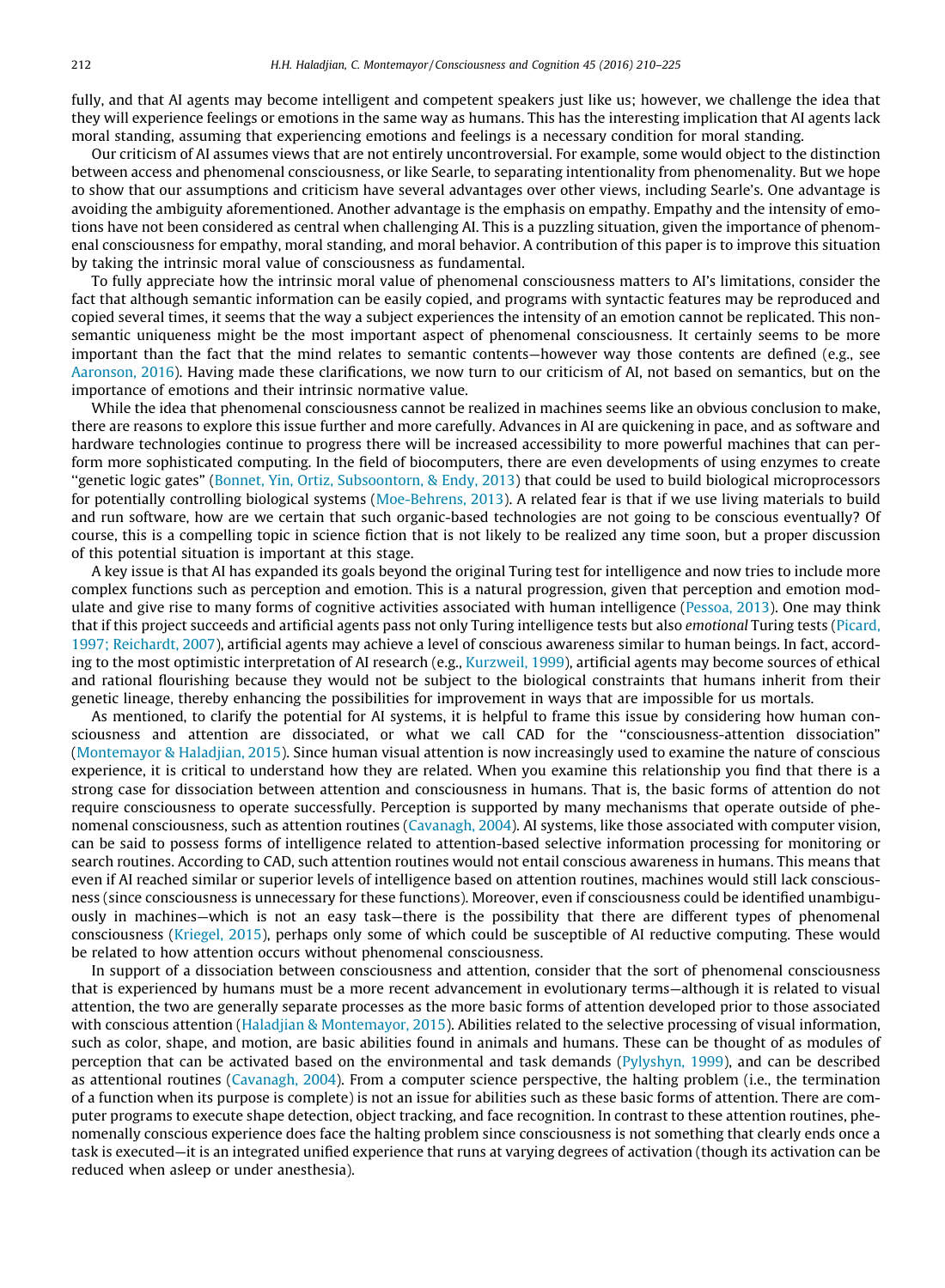Another point related to evolution is that dexterous complex actions, which were genetically designed from millennia of evolution, are notoriously difficult for AI and machines to simulate. Using a familiar example, one can program a computer to beat any human in the game of chess, but it is very difficult to program a robot that could dexterously move the pieces of the chessboard like a human. Thus, even the attention routines associated with unconscious or implicit motor control will not be easy to reproduce, let alone their integration with conceptual knowledge and the kind of conscious contents that humans manifest in language.

This idea is related to Moravec's paradox, which is the problem that while abstract and complex thought is easy to compute, basic motor skills are very hard to model computationally. Hans [Moravec \(1988\)](#page-14-0) explained this puzzling asymmetry precisely by appealing to evolution. Our species had millions of years to develop finely tuned skills, which operate unconsciously or automatically, while complex rational thought is a recent addition to our cognitive abilities. This line of reasoning must be carefully considered. One critical consequence of developing this point is that conceptual conscious attention must have evolved later than basic perceptual attention [\(Haladjian & Montemayor, 2015](#page-13-0)).

Yet, one does not need to accept such evolutionary arguments to appreciate how CAD makes the unqualified AI proposal problematic. The main issue to consider is that while simulated intelligence may be intelligence, simulated emotion cannot be emotion ([Turkle, 2005/1984\)](#page-15-0). This is because intelligence is basically computation and is not necessarily dependent on phenomenal consciousness, but human feelings are dependent on it—a distinction that has not been properly appreciated in the AI literature. This issue, as mentioned, is likely related to the problem that while programs can be easily copied, the phenomenal experience of a subject cannot. There is a divide between people that say simulated thinking will be enough to produce a human mind, while others argue that although simulated thinking can be considered thinking, simulated emotion can never be considered to truly be emotion (e.g., these ideas are presented in an episode of the Radiolab podcast, [WNYC Studios,](#page-15-0) [2012\)](#page-15-0). In essence, this is the distinction between access and phenomenal consciousness as discussed in the philosophical literature. In addition, human intelligence has an evolving purpose with ever-changing goals, something that AI has not yet achieved on its own, since it is always reliant on its programmer. These motivation and goal-setting abilities also face the problem of when to stop operating (e.g., a halting function), which is certainly not well-defined in human consciousness. Regardless of what one thinks about evolution and Moravec's paradox, these problems confront future research. Ultimately, we believe that there is no possibility to create an artificial phenomenal consciousness because of the empirically grounded implications of CAD for AI.

In the next sections, we will outline the challenges for creating an artificial intelligence system that has any sort of conscious experience. Henceforth, we simply refer to phenomenal consciousness as 'consciousness'. This discussion will require an examination of what AI systems are capable of now, how they are related to human abilities (particularly attention, emotions, and motivation), and the implications of the human consciousness-attention dissociation for AI.

#### 2. The art of human intelligence

Since the age of digital computing, the human brain has been compared to the computer in attempts to better understand how it works. The field of cognitive science grew out of this tradition (e.g., see [Pylyshyn, 1984\)](#page-14-0). Scientists continue to explore the relationship between the brain and computers, which has generally taken the form of computational models of brain processes and has led to a better understanding of perception and cognition (e.g., see [Reggia, 2013](#page-15-0)). On the flip side, this analogy of mind and machine also drives innovations in technology that aim to achieve human-like performance. Fundamentally, these advances in computing require an understanding of how the selective information processing mechanisms of attention works in humans.

#### 2.1. Attention

The human mind is capable of performing many impressive actions and calculations, from basic information processing, to highly dexterous movements, reasoning, and the production of aesthetic experiences. If we are to understand how machines might achieve any form of consciousness, we must first outline our understanding of human consciousness and the related brain functions, such as visual attention and working memory. Attention is particularly important because it is how the brain selectively processes information obtained from sensory and memory sources. This ability is critical for an organism's survival—attention supports basic skills such as navigation, identifying sources of sustenance, identifying predators or conspecifics, and more complex tasks such as tool usage and social interactions.

What has been particularly informative is the research on the visual system, where attention has been studied extensively. Several forms of visual attention have been identified, including feature-based, spatial, and object-based. These forms of attention can occur automatically (e.g., from exogenous stimuli) or be more willfully directed (e.g., from endogenous sources). What they all have in common is that they can work toward the goal of selectively processing information in relevant ways to allow an organism to interact with its environment.

Feature-based attention is a more primitive information selection mechanism related to low-level perceptual processes. These information processing systems are organized according to specialized brain regions responsible for registering specific types of visual information, such as color, motion, or segment orientation (for a review, see [Maunsell & Treue, 2006](#page-14-0)). Feature-based attention interacts with these low-level systems to select information in a typically automatic manner, but this selection process can be biased by higher-level signals based on task demands, including motivations. Different signals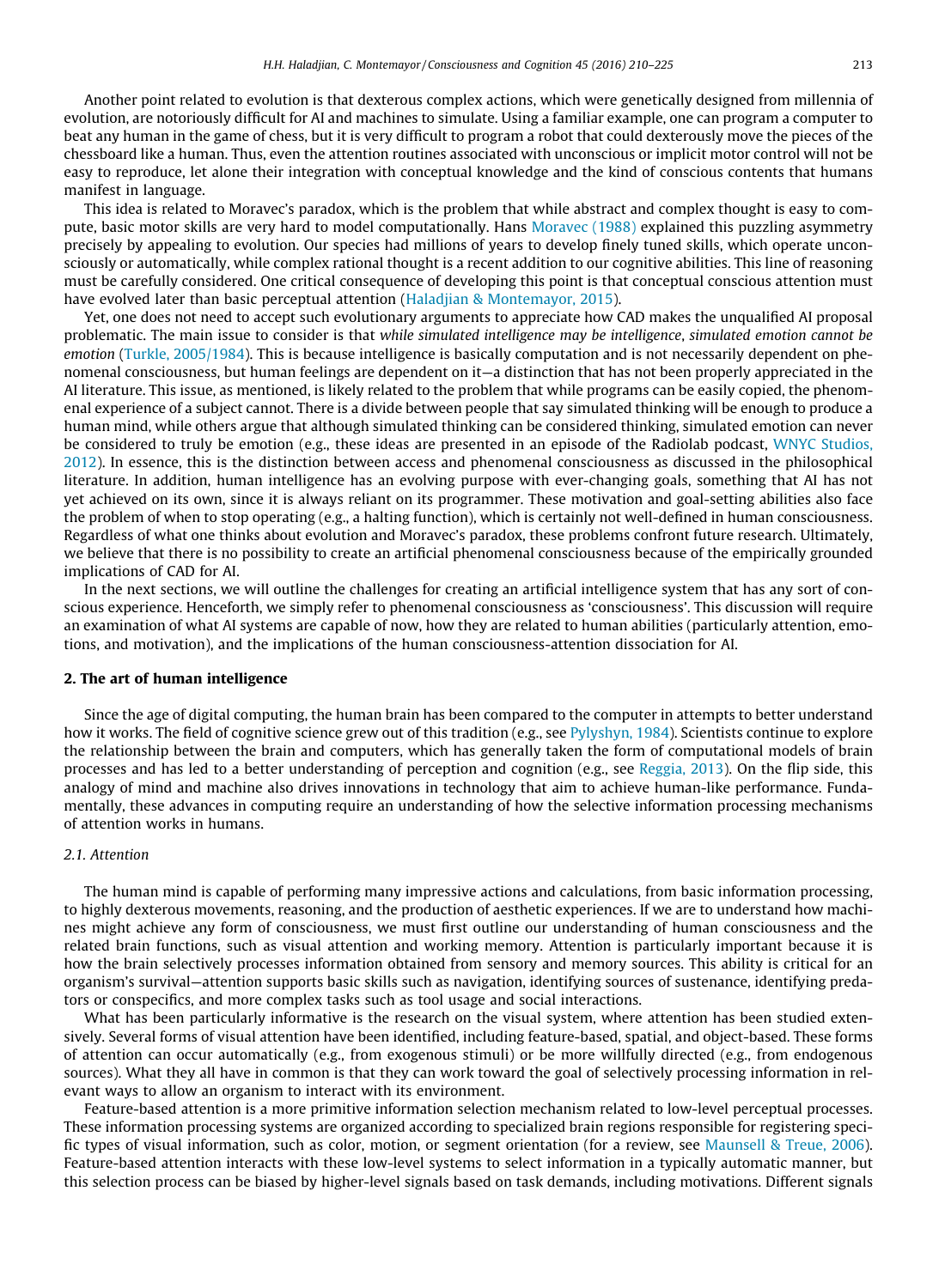are involved in how information reaches various areas of the brain, some of them with different evolutionary origins and purposes.

Another form of attention, spatial attention, filters information based on spatial coordinates and is another important mechanism that evolved early in order to aid navigation and goal-directed motor behaviors. This attention ''spotlight" can be focused on a specific region and shifted around as needed [\(Posner, Snyder, & Davidson, 1980\)](#page-14-0), and can be made more diffused or a more focused ''zoom lens" ([Eriksen & Yeh, 1985\)](#page-13-0). A distributed attention can capture quickly a statistical summary representation of the information outside of the focus of attention (e.g., [Alvarez & Oliva, 2008](#page-13-0)), which also helps compute the overall properties of a visual scene. Computer vision has done a decent job of simulating both feature-based attention and spatial attention, though not yet as efficiently as the human visual system (e.g., [Yang, Shao, Zheng, Wang, &](#page-15-0) [Song, 2011\)](#page-15-0).

Attention can also operate on things in the world that display object-like properties, such as cohesion, symmetry, and common fate (for reviews, see [Chen, 2012; Scholl, 2001\)](#page-13-0). Object-based attention requires a two-stage process that begins with the (generally automatic) individuation of objects [\(Pylyshyn, 2000](#page-15-0)). Selective attention operates upon these "indexed" items in order to bind object features, which are made available through feature maps [\(Treisman & Gelade, 1980\)](#page-15-0), resulting in sustained object-based mental representations that allow object identification. Together, individuation and identification contribute to the experience of attending to specific items in the world and supports abilities like enumerating sets of items, tracking multiple objects, or attending to a single item in detail. Selective attention plays a crucial role in forming persisting object representations by allowing features from a visual scene to build and maintain a coherent representation incrementally in visual memory [\(Treisman, 1998, 2006](#page-15-0)). These mid-level ''object file" representations ([Kahneman, Treisman, & Gibbs,](#page-14-0) [1992](#page-14-0)) are generally considered the product of object-based attention. Another version of an object file is an ''event file", which incorporates both features and motor commands ([Hommel, 2004, 2007; Zmigrod, Spapé, & Hommel, 2009](#page-14-0)). This richer notion of object representations can combine cross-modal sensory representations and also integrates action-planning information.

These forms of attention can be automatic and often produced without any conscious awareness ([Dehaene, Changeux,](#page-13-0) [Naccache, Sackur, & Sergent, 2006; Mudrik, Faivre, & Koch, 2014; Mulckhuyse & Theeuwes, 2010; van Boxtel, Tsuchiya, &](#page-13-0) [Koch, 2010](#page-13-0)). There are many examples of attention processing that do not reach awareness but yet still allow individuals to perform actions successfully, as in the case of blindsight ([Kentridge, 2012; Kentridge, Nijboer, & Heywood, 2008\)](#page-14-0). In principle, AI could develop search routines robust enough to simulate these forms of attention, although Moravec's paradox remains a caveat for the implementation of the mechanisms supporting these forms of attention.

Additionally, there is conceptual attention, which can also occur automatically in humans, but which requires a semantics that would be hard for AI systems to emulate (this is basically the focus of Searle's criticism). Exactly at what moment conceptual attention plays a role in object-based attention is a subject of debate, but it clearly plays a critical role in higher-level human visual attention and involves some level of understanding and judgment making. Machine learning programs, such as those implemented in object recognition, already implement some form of implicit conceptual attention, although required caveats are needed here as well. Thus, the prospect of AI forms of conceptual attention that resemble or even outperform human conceptual attention do no seem as remote as 30 years ago, roughly when the Chinese room debate was being discussed.

With respect to agency and motivation, while some complex tasks do require an engaged and sustained effortful attention, like for example when learning a new skill or in cases of perceptual learning [\(Meuwese, Post, Scholte, & Lamme, 2013\)](#page-14-0), there are also some complex attentional processes that can be so engrossing that they begin to feel effortless [\(Bruya, 2010](#page-13-0)). This effortless attention is particularly relevant for emotional engagement because it seems to be related to expertise and is suggestive of how memory systems can interact with attention to influence the conscious perception of effort and time. Effortless attention, in this sense, is a more controversial form of attention (compared to other higher-level attentional processes) and has only recently been discussed in the literature. Similarly, the feeling of ''flow" is related to effortless attention, where one's focus is on the mechanics of a physical activity with very little effort or attention to other forms of stimulation (see [Csikszentmihalyi, 1997\)](#page-13-0). This kind of attention, therefore, cannot be reduced to search routines and selection processes, and requires levels of cognitive integration that may prove too challenging for AI. The feeling of effort, however, would presumably be irrelevant for such AI simulations. Therefore, the real challenge is how to understand a subject's motivation, which is fundamental to attention routines, in AI systems. Solving this problem in AI may not be insurmountable if AIs learn complex forms of decision-making. But, as noted, what they would lack is any experience of effort or effortlessness.

Another aspect of attention to consider is the ability to attend to different mental states. For example, attention to emotions related to features of the environment depends on an older neural network that recruits systems for immediate action and arousal. Attention to features, such as color, can occur in unison with attention to emotions, but the neural correlates of these different networks can be distinguished as independent from each other [\(Pauers, Kuchenbecker, Neitz, & Neitz, 2012](#page-14-0)). This strongly suggests that integrating the vast forms of attention networks in humans depends on more than mere search algorithms. In fact, the best way to understand how these different forms of attention are integrated is in terms of the motivations and goals of an agent, and this is precisely what AI systems seem to lack (for an account of how attention necessitates agency, see [Wu, 2011, 2013](#page-15-0)). Therefore, just from considerations regarding attention, one can argue for a much more pessimistic view of AI emotional intelligence because of the lack of clear cognitive motivations. The research on consciousness provides further insight on how this integration between motivation and experiences becomes more complicated, given the consciousness-attention dissociation. Nonetheless, problems stemming from motivation and attention are not as serious as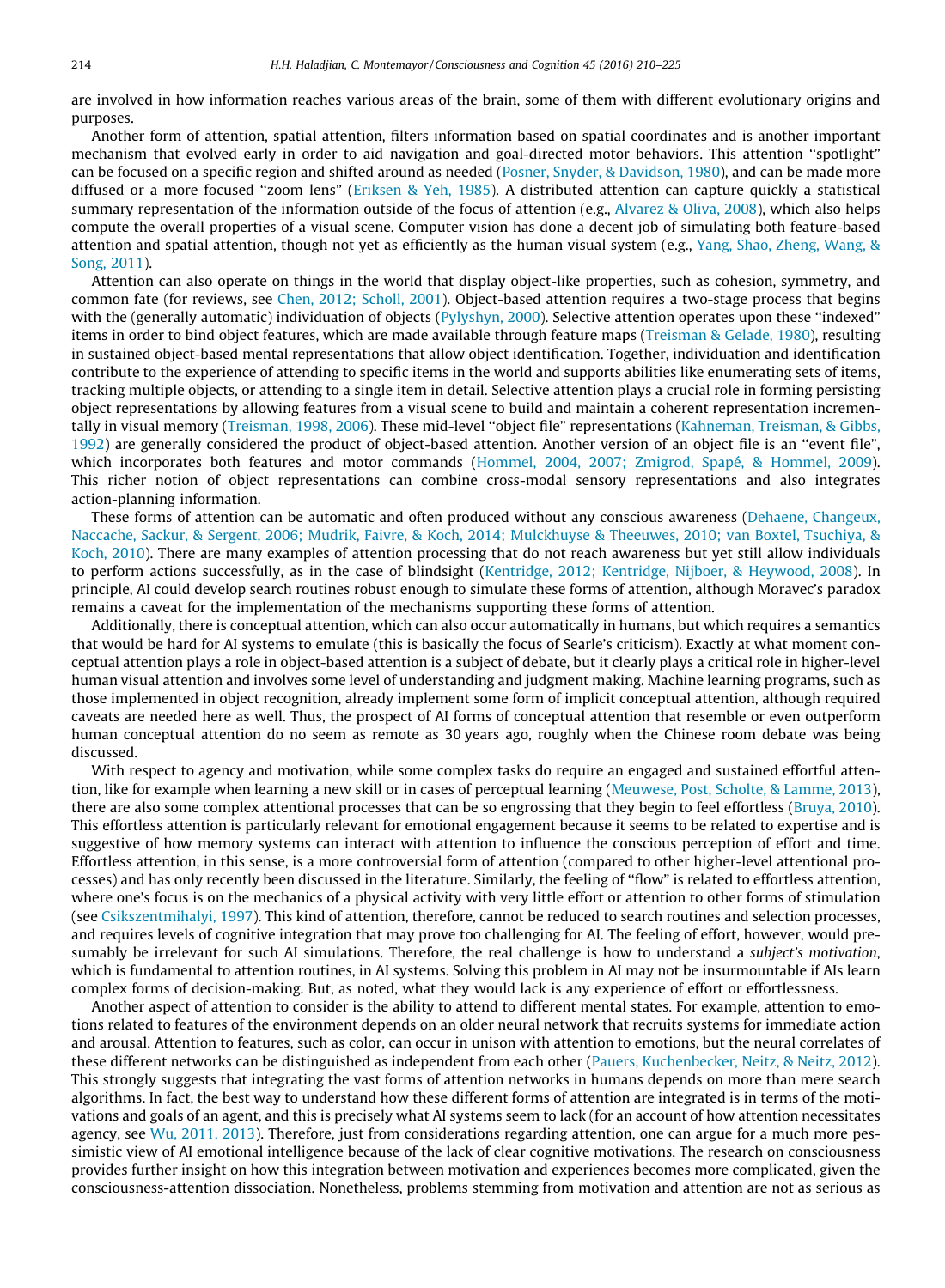those regarding consciousness. (For instance, AIs may be able to recognize color better than humans and make complex decisions based on such recognition, but it is unlikely that they will feel the emotions that humans feel when looking at a beautiful painting.)

#### 2.2. Consciousness

In the philosophical literature, it is now standard to distinguish at least two senses of 'consciousness' that have critical implications for AI: phenomenal and access consciousness. Because of its importance, we shall restate a few key points concerning this distinction. Phenomenal consciousness is what most people talk about when they use the term 'consciousness' it is the subjective experience of being aware of a certain thought or feeling. It is what you are experiencing as you read this sentence and includes all the sensations that you are experiencing, like the sound of the refrigerator in the background and the chair against your back and the slight feeling of hunger in your stomach. Access consciousness is a little more complicated to describe. It is a form of consciousness that allows representational content to be made available for use by various cognitive systems for thought and action ([Block, 1995b](#page-13-0)). In this sense, access consciousness relates to the basic forms of attention, since attention serves the role of processing information within the brain in a task-relevant manner to guide action or thought, which are also distinctive features of access consciousness. For our purposes, access consciousness is not distinct from attention since these basic forms of selective information processing can be programmed into machines (e.g., attention routines) without requiring an accompanying subjective phenomenal experience. What is important to elucidate is how phenomenal consciousness might be possible to implement in machines. While we can have AI with elements of access consciousness, is it possible that they would ever feel anything related to that content?

Another form of consciousness relevant for our discussion is self-awareness, which allows self-reflection and is tied closely to subjective phenomenal consciousness. Whether or not animals possess self-awareness remains debatable, but some have proposed ways in which basic consciousness might be identified in animals ([Edelman, Baars, & Seth, 2005; Seth, Dienes,](#page-13-0) [Cleeremans, Overgaard, & Pessoa, 2008](#page-13-0)). For example, [Bayne's \(2007\)](#page-13-0) theory of ''creature consciousness" specifies whether or not an organism can be said to be phenomenally conscious by requiring mechanisms that generate the ''phenomenal field" (possibly related to activity in the thalamus), and neural inputs from the different cortical areas responsible for processing sensory and memory-related information. Only after integrative processes occur can consciousness be considered present in animals, but such claims require empirical support. Currently, problem-solving behaviors (e.g., tool usage) in animals provide the best indication of the possible presence of conscious attention in animals (for a review on animal consciousness, see [Griffin & Speck, 2004](#page-13-0)). It is likely that such behaviors, however, could depend just on access consciousness. In any case, reflective self-consciousness can be distinguished from other forms of phenomenal consciousness, and further complicates the issue of agency and motivation for consciousness and attention as it appears to require a phenomenal component.

There are several empirical studies on consciousness that describe the likely structures that support it. In general, the brain requires some level of recurrent processing and not just the feedforward movement of information ([Di Lollo, Enns,](#page-13-0) [& Rensink, 2000; Seth & Baars, 2005; Tononi & Koch, 2008](#page-13-0)). Complex neural networks with recurrent processing, especially those that have signals originating from the frontal cortex, are considered later adaptations. More deliberate forms of conscious attention also are associated with activations in the ''newer" brain areas like the prefrontal cortex, and are supported by working memory systems (but there is no conclusive evidence that the frontal cortex is necessary for conscious awareness). Similarly, consciousness can be described as having different levels of activation, with some events remaining ''preconscious" and others entering full awareness [\(Dehaene et al., 2006\)](#page-13-0). These ideas are presented under models such as the ''global workspace" or ''broadcast" views of consciousness ([Baars, 2005; Dehaene & Naccache, 2001](#page-13-0)). Under these accounts, the main adaptive purpose of conscious attention is to ''broadcast" contents that are computed in a uniform format (presumably conceptual). This plays an important epistemic role since it allows access to contents across different modalities for the purpose of providing information to support goal-driven actions and beliefs. This may be one of the crucial roles of consciousness—to integrate complex information from different modalities (but some argue that integration can occur outside of awareness, e.g., [Mudrik et al., 2014\)](#page-14-0). In fact, conscious attention, where attention and consciousness clearly overlap, might be the only aspect of consciousness that has a functional role for complex organisms [\(Haladjian & Montemayor, 2015\)](#page-13-0).

Although we are far from fully understanding how the brain supports consciousness or what its evolutionary purpose may be, there has been a substantial advancement in what we know about it. While consciousness is closely tied to attentional processes, consciousness and attention cannot be simply reduced to one another. Attention often operates outside of consciousness [\(Koch & Tsuchiya, 2007](#page-14-0)) and most likely appeared before consciousness [\(Haladjian & Montemayor, 2015](#page-13-0)). The consciousness-attention dissociation is important to emphasize, since it has profound implications for artificial consciousness. For example, even if technology develops to the point of exactly simulating human attention, goal-oriented motivation, and global access, being able to achieve phenomenal consciousness, including that for emotions, would still be beyond reach.

#### 2.3. Emotions

Emotions play an important role in human life. They regulate mental states in order to produce certain behaviors and guide the organism in a contextually relevant way (e.g., producing positive emotional states in rewarding situations like mating or eating, or anxiety in response to fear). Emotions also influence changes in physiology and bodily states, such as the quickening of the heartbeat, pupil dilation, and tensing of muscles. Thus, emotions are closely related to the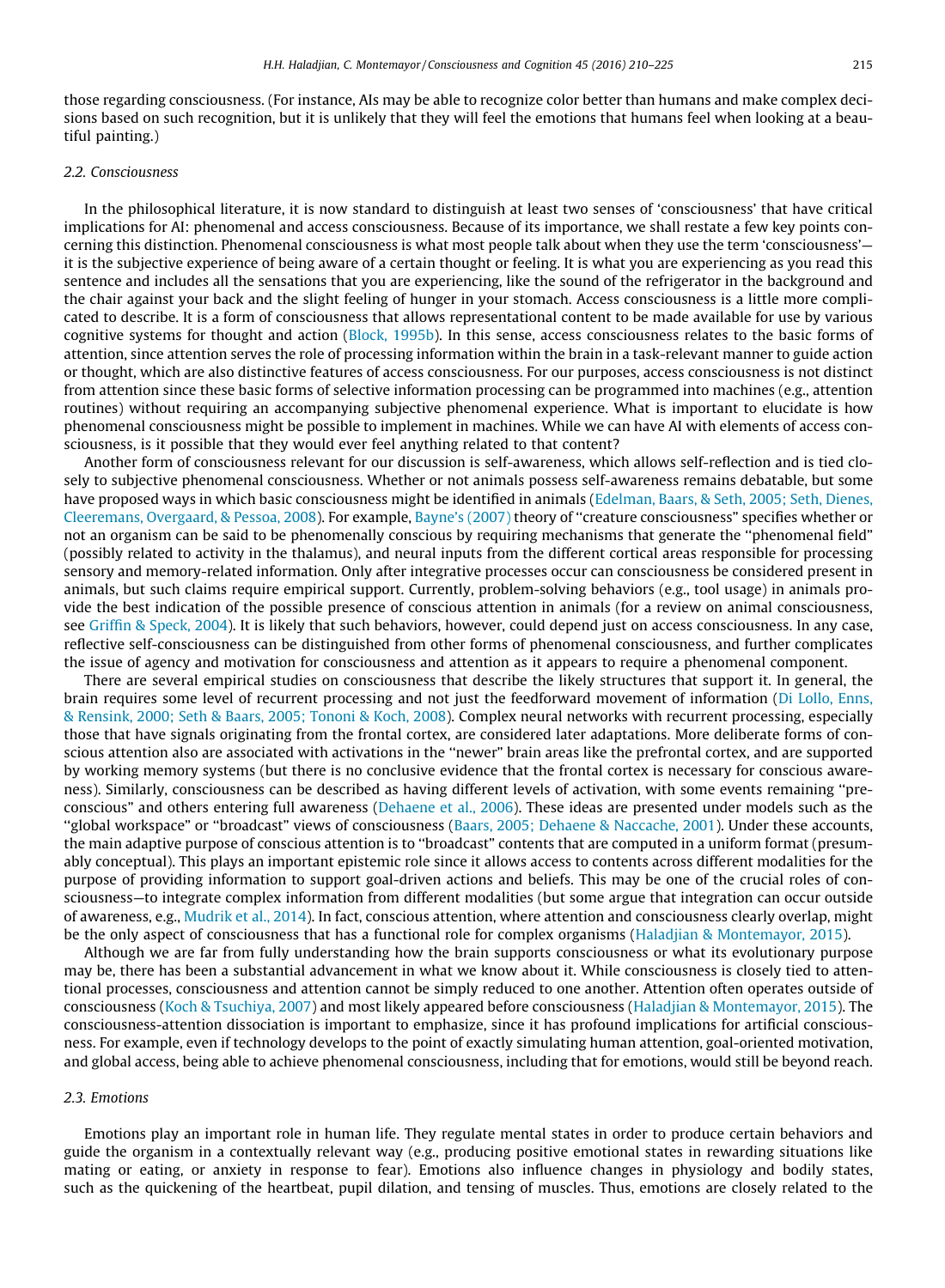neurophysiological state of the brain and body through the nervous system, and can be critical in influencing the ability and the manner in which we act. Emotions also are a large phenomenal component of conscious experience and subjectivity.

Distinctions between three possible types of consciousness illustrate three ways of cognizing emotions: by experiencing them (phenomenal consciousness), by accessing information through them (access consciousness), and by attributing them to oneself and others through a judgment (self consciousness). It is the experiencing way of cognizing emotions through phenomenal consciousness—arguably the most fundamental aspect—that presents serious challenges for AI. It is also the experiencing way of cognizing emotions that make our conscious lives subjectively valuable and interesting (e.g., listening to a moving piece of music, admiring a sunset, tasting a complex wine).

To further clarify what counts as an emotion, it includes basic ''primary" emotional responses such as fear and anger [\(Ekman, 1992](#page-13-0)) and more complex evaluations of situations and empathy, which can have moral implications ([Decety &](#page-13-0) [Cowell, 2014\)](#page-13-0). The circuitry that contributes to primary emotions is evolutionarily older than the circuitry of long-term and sequential planning, and is present in animals that can display basic emotional responses such as fear responses [\(LeDoux, 2000, 2012](#page-14-0)). While animals do exhibit basic emotions, whether or not they have the same subjective ''feeling" that we do is difficult to determine. Nevertheless, it is worth pointing out that animals do have similar physiological reactions as humans, at least within the context of basic emotional responses that rely on similar brain circuitry, and therefore, may be conscious of those emotions.

An important feature of emotions in humans is that they include the functional aspect of having an ''emotional state", which facilitates relevant actions within the context of the current environment, as well as experiencing ''feelings", which are the self-reflective conscious experiences of emotions [\(Tsuchiya & Adolphs, 2007\)](#page-15-0). Human feelings introduce the variability associated with the subjective interpretation of emotional states, something that seems impossible to replicate in a computer. The systems that support emotional processing in humans are closely tied to those responsible for cognition ([Pessoa,](#page-14-0) [2008](#page-14-0)), so emotional feelings generally can be considered a more advanced form of mental activity, especially when it concerns moral and aesthetic judgments. Feelings also seem to be fundamental to the sense of self and self-awareness ([Damasio,](#page-13-0) [1994](#page-13-0)), which further suggests that the presence of feelings requires higher-level interactions than basic emotions.

To better understand emotion's role in cognition, it is important to examine the related research from the neuropsychological perspective (for good reviews, see [Pessoa, 2008, 2012\)](#page-14-0). The neurophysiology of emotions can be considered a basic evolutionary advance for organisms. For example, the limbic system (particularly the amygdala) is closely associated with generating emotional responses and seems to be the only one that can ''hijack" the cortex and take over the computational, rational processing of the brain [\(LeDoux, 2000, 2003\)](#page-14-0). Fear responses seem to serve the purpose of engaging an organism to attend to critical aspects of the environment and takes over cognitive activity. Much research has shown that stimuli with some sort of emotional content tends to activate more extensive cortical areas of the visual system related to attention [\(Pessoa, 2013; Pessoa, Kastner, & Ungerleider, 2002](#page-14-0)), and may even be detected outside of conscious awareness, or at least has a very low threshold for detection with minimal awareness (for reviews, see [Mitchell & Greening, 2012; Pessoa, 2005](#page-14-0)).

Emotional systems are found in both animals and humans ([LeDoux, 2012\)](#page-14-0), which presents the question of whether or not emotions rely on consciousness. The fear response your housecat is able to display produces a threatening stance towards the aggressor and is also a way of engaging the animal to be extremely alert to make appropriate responses. Conversely, the seemingly blissful state of a purring feline also appears to indicate a certain brain state that suggests it is not agitated (since we really cannot know what cats think, that is the best we can deduce). These basic emotional states must serve some purpose in preparing an organism for relevant actions while also communicating to other organisms. There must be something it is like for the cat to undergo these states (phenomenal consciousness) and there is also information that is being used for immediate action and decision making (access consciousness); the experience may be distinct from the information it conveys, which could even be conceptual, as in the case of humans.

Although emotions seem to be an important part of our conscious experience, there is research that suggests some emotional cues can be processed non-consciously ([Tamietto & de Gelder, 2010\)](#page-15-0), which calls into question the overall role of awareness for functional responses to emotions ([Pessoa, 2005](#page-14-0)). Along these lines, a distinction has been made between emotions and feelings and the role of consciousness in these, with conscious experience being a central signature of feelings [\(Tsuchiya & Adolphs, 2007](#page-15-0)). Thus, the distinctions between consciousness and types of attention become fundamental. There might be access to emotional information without consciously feeling an emotion and there may also be unconscious attention routines that process such information and affect behavior without producing any type of awareness.

A more dramatic example of the dissociation between a basic emotional response and the subjective feeling associated with it is seen in people who are born with a congenital insensitivity to pain (see [Heckert, 2012](#page-13-0)). This neurological condition prevents the individual from subjectively feeling the stimulation that typically would cause pain, as well as the associated emotions of fear and aversion. In such cases, it is impossible for the individual to understand what pain is and what others might feel when experiencing pain. Thus, it seems that feelings rely on the detection of the neurobiological signals that produce emotional responses and distinct phenomenal experiences like pain or pleasure—all of which are crucial for producing empathy.

The question to ask about emotion is whether or not this type of physiological response, based on instinct, experience, and even reasoning, can be not only implemented or simulated, but also actualized in AI. In terms of an emotional Turing test, how many subroutines do you need to include in an AI system so that you get the same kind of complex emotional responses seen in humans? A distinction between what is achievable and what needs to be achieved becomes obvious. A key argument to consider is that all such functions and routines for emotion simulations in AI would depend on halting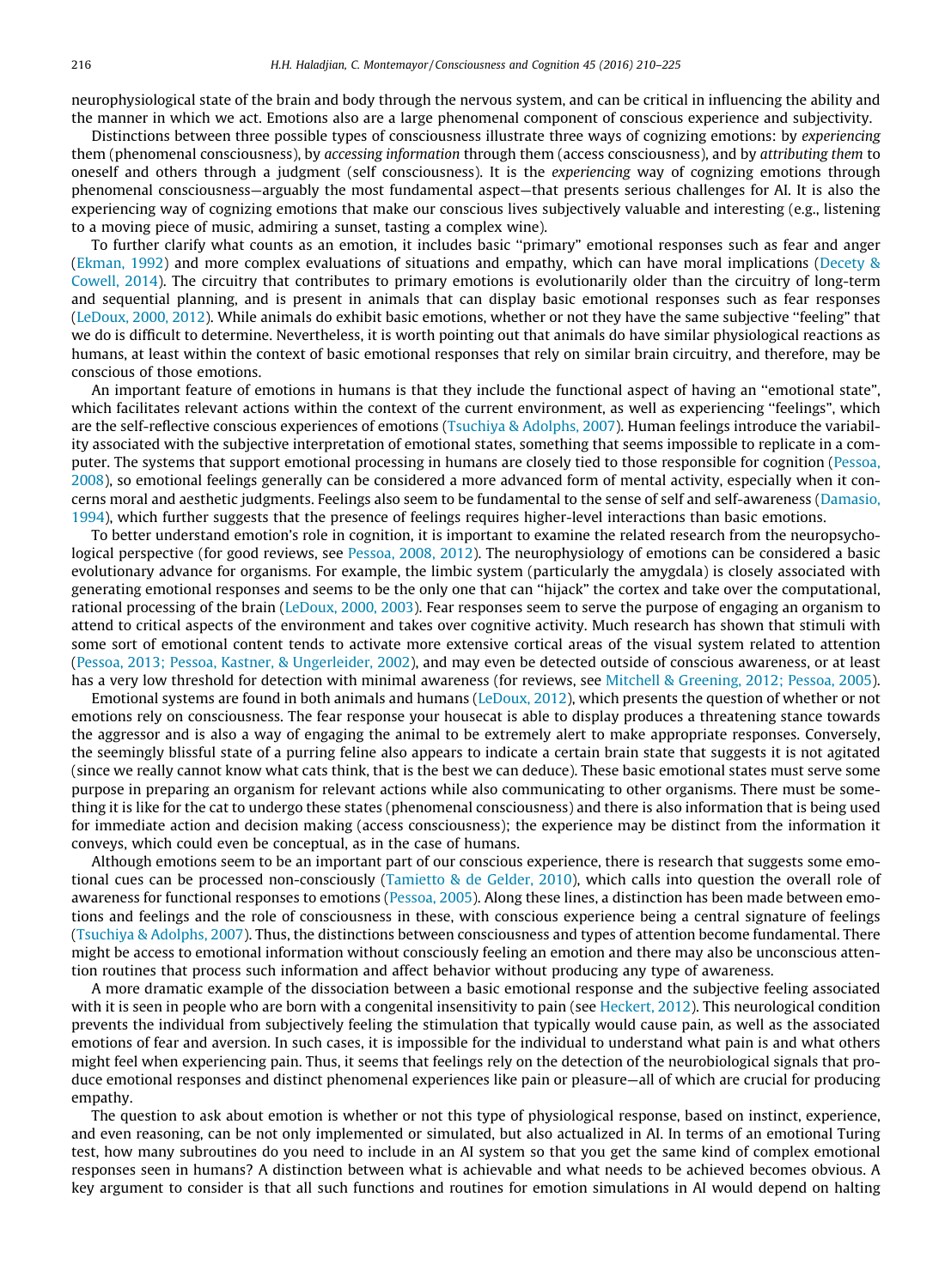ential conclusion, but essentially to affect and shape the subject's entire conscious awareness.

thresholds (i.e., the point where a computer program should stop), essential to the very notion of computability. But by definition, phenomenally conscious states are not reducible to such routines. The experience of regret, for instance, is not simply the end point of running an attention routine. On the contrary, it is a complex state that cannot be reduced to any simple halting function. The essence of such experiences is to engage the subject as a whole, not just for reaching a specific infer-

#### 2.4. Empathy and moral reasoning

Empathy, the capacity to feel or understand the subjective perspective of conspecifics, is fundamentally related to emotional responses. This requires the agent to have some type of theory of mind and an understanding that similar agents will possess analogous emotional states. We cannot empathize without knowing this relationship between our self and another, which appears developmentally in a child's second year of life [\(Zahn-Waxler, Radke-Yarrow, Wagner, & Chapman, 1992\)](#page-15-0). The ability to empathize relies on self-consciousness and self-recognition, which also develops around two years of age [\(Rochat,](#page-15-0) [2003; Rochat & Striano, 2000\)](#page-15-0). This form of consciousness seems to develop with experience, particularly of the social kind. Some would argue that this ability for social perception is the basis for consciousness in general ([Graziano & Kastner, 2011](#page-13-0)). While machine learning in AI can achieve many things, it is questionable whether or not it can ever develop empathy (e.g., see [Miner et al., 2016](#page-14-0)).

Moral reasoning is at least partly based on this ability to empathize. This has an important consequence: ethics and morality seem to necessitate phenomenality in typical human moral reasoning, but displaying intelligence does not necessarily require phenomenal experiences—they happen in tandem in humans, but they can be, and generally are, dissociated. This, we propose, is a critical point for understanding the challenges that confront AI. It is one thing to be capable of detecting emotions and running rule-based algorithms to reach a conclusion at a halting threshold. It is an entirely different achievement to be able to empathize with others based on how we feel. Aesthetic judgments are related to moral judgments, and also require phenomenality. Although it may be controversial to claim that moral and aesthetic evaluation necessitate conscious experience, we take it to be assumed implicitly or explicitly in most theories of moral and aesthetic judgment.<sup>1</sup>

When considering ethics and morality, we are presented with another problem that faces the implementation of emotions in AI systems (e.g., Picard's affective computing account). Because of considerations concerning utility and value (see [Kahneman & Thaler, 2006\)](#page-14-0), it seems plausible to conclude that emotional background is narratively structured and not exclusively utility structured. Research shows that the more utility-based a person is, the less inclined she will be to attend and respond quickly to morally relevant stimuli [\(Haidt, 2007](#page-13-0)). One should not take this evidence from neuroscience and psychology as confirmation of an ethical or moral perspective—psychology describes phenomena while morality prescribes actions. But there is undoubtedly a fundamental and even constitutive relation between phenomenal experiences associated with moral feelings of approval or condemnation and any conceivable moral theory ([Carter & McBride, 2013\)](#page-13-0).

If the dissociation between consciousness and attention, which we explain below in more detail, is taken into consideration, one can easily see that AI agents will be able to reason their way through the inferences of a developed ethical theory, but still lack any significant form of morally appropriate experiences. Having an ethical theory is not the main obstacle for the implementation of morality in AI. The real obstacle is the subjective, empathic nature of moral experiences. Having such a theory, therefore, is not what is most distinctively human about morality. Rather, human morality is comprised of our strong and biologically rooted reactions to the pain and suffering of others. Our reactions express who we are, and they need not be mere knee jerk-like reflexes. On the contrary, they are constitutive of our responsiveness to others, and ultimately, of the expectations we typically assume as morally adequate [\(Strawson, 1962](#page-15-0)).<sup>2</sup> Ethical theory and search algorithms for detecting emotions are good for simulating ethical behavior. But if CAD is right, they are incapable of truly producing it: for that you need phenomenal consciousness.

#### 2.5. The consciousness-attention dissociation

The relationship between consciousness and attention is one that has been explored with more scrutiny in recent years, particularly in attempts to understand human consciousness via empirical research on attention. While we will not go into great detail about this dissociation here, it is generally agreed that the two are largely independent—we call this the consciousness-attention dissociation, or CAD (see [Montemayor & Haladjian, 2015\)](#page-14-0).

There are several reasons why phenomenal consciousness and attention can be considered dissociated. First of all, research on the neural relationship between the two has found them to have overlapping networks but generally to be distinct brain processes [\(Koch & Tsuchiya, 2007, 2012; Lamme, 2004\)](#page-14-0). For example, some studies have identified that additional neural networks are activated for conscious report than for simple attentive processing (see [Dehaene & Naccache, 2001](#page-13-0)). The case for dissociation is also made through studies on blindsight ([Kentridge, 2011, 2012; Weiskrantz, 2009](#page-14-0)) and visual illusions where the information that enters conscious perception does not match the more accurate information sent to

 $<sup>1</sup>$  Consider the classic utilitarian principle that one must reduce the amount of pain and maximize happiness or well-being, or the Kantian principle that</sup> human life is intrinsically and categorically valuable, not just instrumentally valuable.

 $2\,$  A similar point about aesthetic judgment can be traced back to at least [Burke \(1757\)](#page-13-0).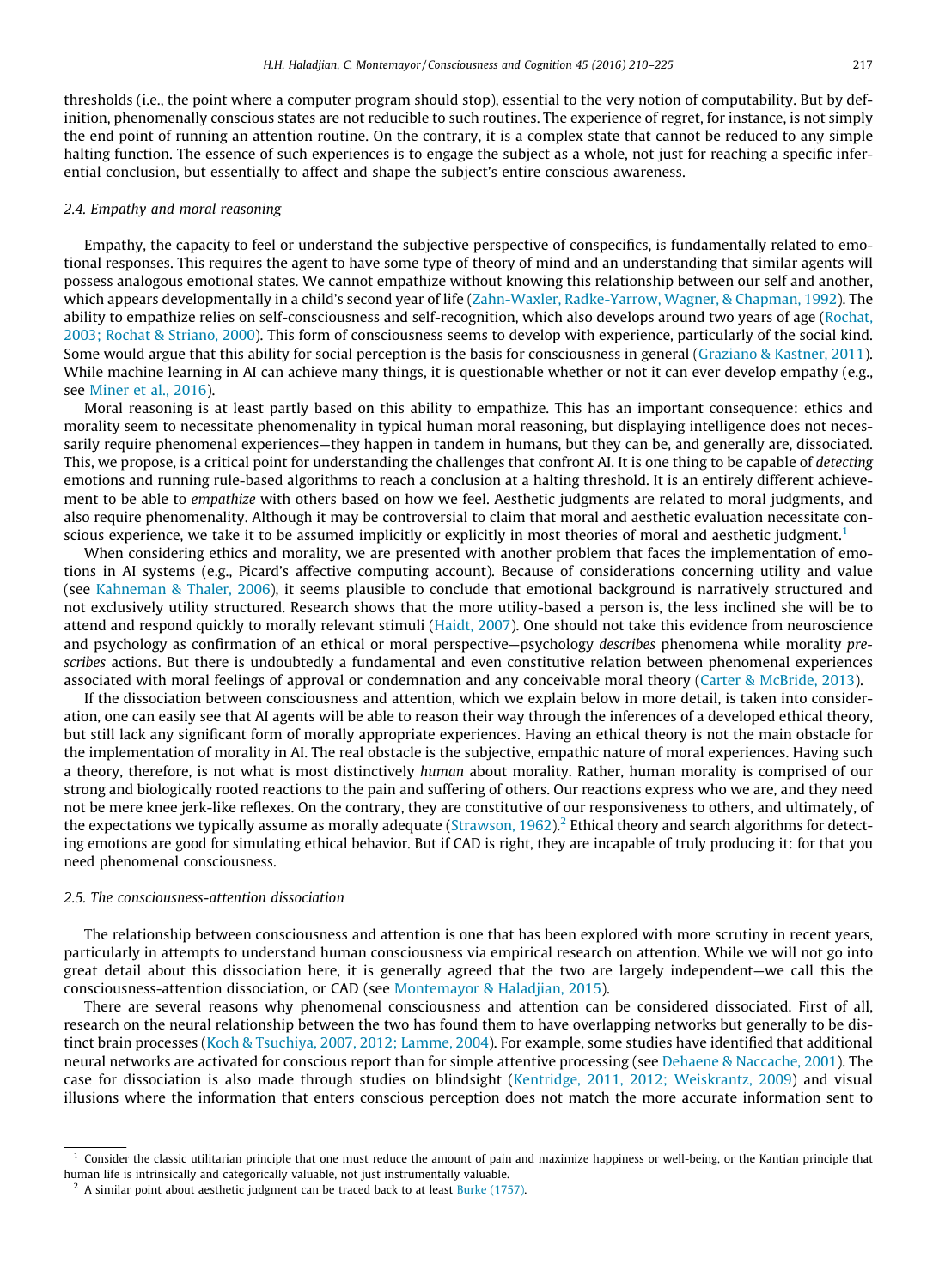execute motor actions, such as making eye movements [\(Lisi & Cavanagh, 2015; Spering & Carrasco, 2015](#page-14-0)). There is also evidence suggesting that one can attend to the emotional content of stimuli that are not consciously seen, which is considered an affective blindsight [\(Celeghin, de Gelder, & Tamietto, 2015\)](#page-13-0). Moreover, it has been shown that unconscious processing can influence decision making [\(Newell & Shanks, 2014\)](#page-14-0).

Another point to consider is that there may be forms of phenomenal conscious emotion that are not particularly guided by voluntary or routine-based attention. In fact, the most interesting forms of conscious experience for emotion may be of this kind. For example, what makes an aesthetic experience powerful is not that one wants it to be powerful or that one wants simply to detect the colors of the sunset over the harbor in front of them. This would be a rather poor and inaccurate description of aesthetic experiences typically experienced by humans. Such experiences are a combination of the results of attention routines plus a subjective experience that combines conceptual information as well as emotional states in the form of feelings.

Color vision presents another example of dissociation. Researchers have found that trichromatic color vision depends on a single genetic addition of a third light-sensitive protein called opsin, rather than neural modifications during cognitive development ([Mancuso et al., 2009\)](#page-14-0). With the single introduction of a new gene, a brain that was not habituated to respond to a whole range of color gains the ability to distinguish it. We shall call this ability recognitional color vision. [Pauers et al. \(2012\)](#page-14-0) identified a different cognitive network depending on melanopsin that independently regulates emotional reactions and circadian regulation involving color, which is evolutionarily older. We will call this capacity emotional color vision. They argue that melanopsin can influence the circadian system, which consequently affects emotional regulation ([Tucker, Feuerstein,](#page-15-0) [Mende-Siedlecki, Ochsner, & Stern, 2012](#page-15-0)), even when the cones and rods in the eyes are ''disabled", for example, when there is natural degeneration of photoreceptors or in laboratory conditions when there is a controlled exposure to a constant, bright light. This indicates that there are separate neural systems that send information for experiencing a color and for experiencing a related emotion to that color. Crucially, the visual system communicates with the limbic system through a different network from the one it uses for color *detection*. This research by Neitz and colleagues (e.g., [Mancuso et al.,](#page-14-0) [2009; Pauers et al., 2012](#page-14-0)) has the remarkable implication that while our capacities to distinguish specific shades of color may differ from person to person, our emotional responses are independent of such capacities and seem to be much more uniform across individuals. What we intuitively classify as our conscious experience of the colors we see depends on the cones rather than on the older circadian circuitry, which explains why our emotional reactions are much more uniform than the colors we subjectively experience. Thus, genetics and neuroscience justify a distinction between recognitional and emotional color vision.

Here is how CAD generates a concrete problem for AI vision. Even assuming that color recognition in AI could exactly simulate cone-color detection (which is not an assumption that should be easily granted), such ''experiences" of color would be unlike those experienced by humans, where they are also integrated with experienced emotions. The CAD framework entails that experiencing an emotion will not just be a matter of recognizing it through attention, but will require a deeper empathic component. That is, attention to color does not necessarily entail emotion. Since the experience of a typical human is unified—it is not the mere addition of color detection plus emotion detection—the colors that AI agents will detect will never correspond to typical human color experiences.

Additionally, cross-modal integration for emotions, decision-making, and attention to social cues may be semantically integrated, in a way that mere simulation may not capture (e.g., attending to a sardonic versus honest smile). Sarcasm for example, is notoriously difficult to be detected by AI systems, let alone be truly understood or experienced [\(Joshi,](#page-14-0) [Bhattacharyya, & Carman, 2016](#page-14-0)). Conscious attention, understood phenomenally, provides a stable unity of information for the sole purpose of producing intense immediate engagement and empathy, in an automatic way, for both detection of emotions and also for empathically understanding them. This could be seen as a functional role that consciousness plays, since it enables a system to engage with its immediate surroundings, including social contexts, by diverting important cognitive resources to relevant objects or events.

Although not much research has been done on the evolution of attention and consciousness (but see [Edelman et al.,](#page-13-0) [2005](#page-13-0)), there is growing interest in exploring what an evolutionary approach can tell us about human attention and consciousness ([Cosmides & Tooby, 2013; Graziano, 2014; Haladjian & Montemayor, 2015\)](#page-13-0). The main conclusion that becomes clear is that attention is a basic mechanism that evolved early to help organisms interact with their environment. As interactions grew more sophisticated (e.g., social behavior), more complex forms of attention were required. Phenomenal consciousness, while its purpose is still debated, had to evolve after the basic forms of attention for detection of features. Therefore, one must agree that there is some level of dissociation between consciousness and attention based on the evolution of the nervous system, because attention's primary and earliest purpose is to generate action schemas that respond to features, rather than generate conscious awareness and socially engaging experiences.

Attending to and recognizing emotions, as mentioned, shall not be identified with experiencing them. Emotions and feelings also have a deeply social dimension. The strong tendency to reduce these features to mechanistic algorithmic routines may work for a vast amount of attention routines, but not for feelings and agency (at least moral agency). The conclusion that it is impossible to implement consciousness in AI is not based on some humanistic type of fervor, dogmatic adherence to the ''hard problem of consciousness", or intuitions about semantics and the ''Chinese room"; rather, it is based on empirical evidence, considerations about evolution, and the sociobiological functions of emotions. It is also based on our contemporary understanding of computation and AI systems.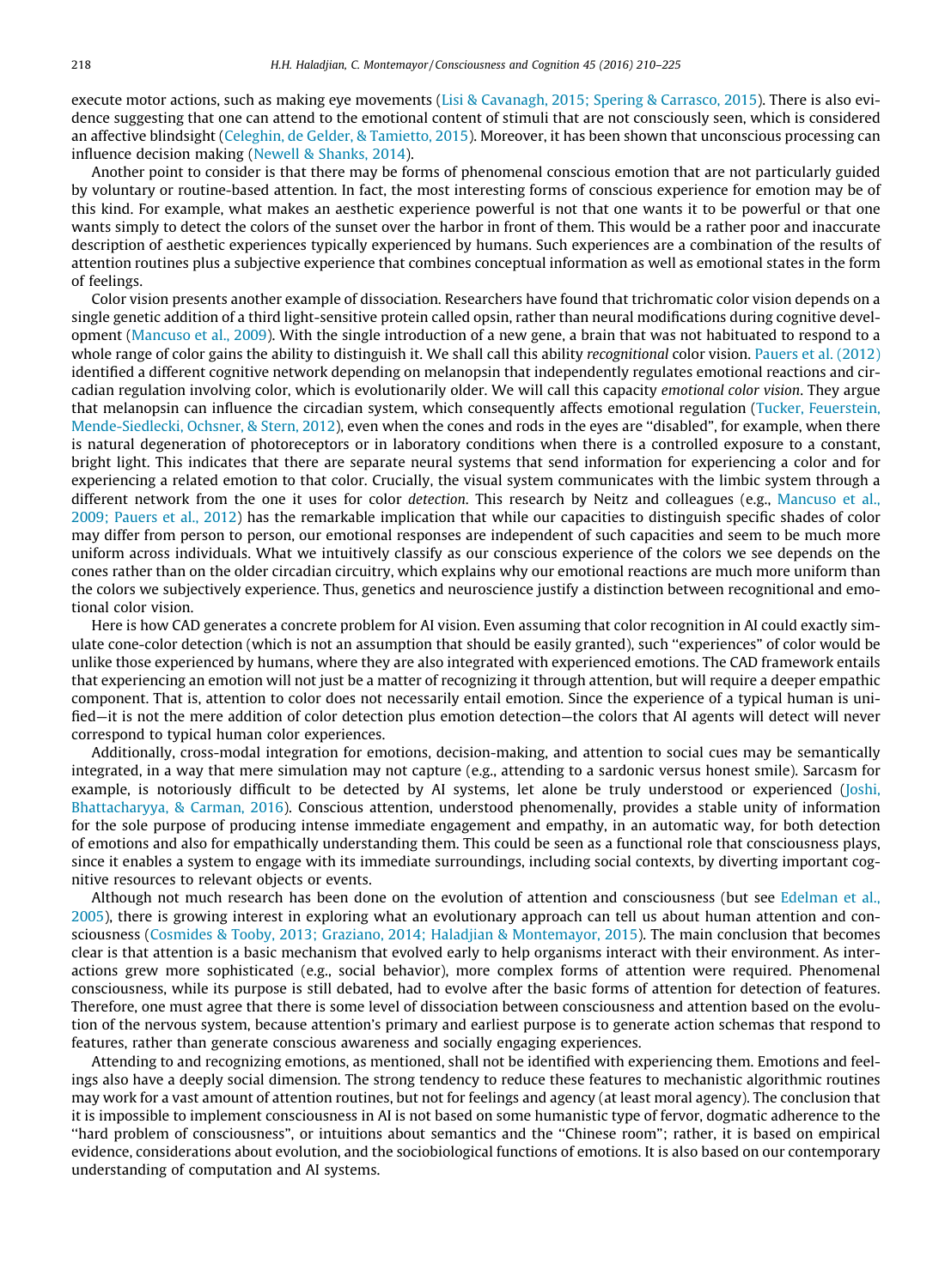Purpose and motivation are essential to many attention routines, and to the extent that AI systems lack intrinsic motivations (which they lack absolutely as things stand now), they cannot be considered agents. Even if only attention is considered, AI systems are quite limited. CAD complicates the picture in a more fundamental and principled way: even if AI systems managed to have motivations, those would be motivations to detect and encode in an instrumental way, rather than intrinsic motivations based on non-instrumental and empathic ways of understanding how it feels to experience a concrete emotion.

In sum, when examining the crucial selective information-processing abilities of attention, it becomes clearly dissociated from conscious awareness in many instances. For the case of emotion, it is more complicated. Emotion can operate on the level of basic responses to environmental cues, like those that generate a fear response. But it can also be more involved and be experienced as a feeling within our conscious awareness. When an intense emotion is felt, whether a basic emotion like anger or a complex emotion like shame, it is a very distinctive subjective experience that can have profound effects on our thoughts and actions. It is unlikely that it will be possible for AI systems to have such an experience, for the reasons examined above. Any such "experiences" in AI would be simulations and not genuine subjective experiences.

#### 3. The art of artificial intelligence

The challenge of modeling emotions in AI and the dissociation between consciousness and attention do not mean that AI systems will not be incredibly transformative and useful. On the contrary, artificial intelligence, in terms of storing facts and performing rule-based reasoning, has already changed our world through sophisticated computing systems. Following advancements in the mid-twentieth century, which include Alan Turing's proposal for a general computing machine ([Turing, 1950\)](#page-15-0), technology has been advancing at an impressive rate. Computing ability has been growing exponentially for the past forty years, increasing at a pace that follows Moore's Law, and is expected to continue to do so, at least in the near future [\(Bauer, Veira, & Weig, 2013\)](#page-13-0). Another factor influencing technology is the vast storage of knowledge and the global exchange of information via the internet, which also has grown exponentially and is expected to nearly triple in volume between 2014 and 2019 ([Cisco Systems Inc., 2015\)](#page-13-0). Along with these abilities for the computing and the transmission of information, it is inevitable that the next frontier for attention-grabbing breakthroughs will be in the area of artificial intelligence.

#### 3.1. Recent developments

The recent work in AI is impressive and includes intelligent systems that accomplish many complex human-like tasks. When looking at computer vision, for example, abilities like object tracking and facial recognition were designed on principles based on the human visual and memory systems and have allowed advances that support innovations like self-driving cars and complex surveillance systems. The next expected advancements are even more impressive, with the potential for developing general purpose AI systems that can learn without guidance and even exhibit signs of creativity.

Artificial intelligence has become ubiquitous. There are many commonplace instances of AI that range from machines for industrial production to everyday household objects like smartphones. Although not yet perfected, smartphone applications playing the role of personal assistants that answer questions based on voice commands are the clearest examples of basic AI reaching a widespread audience, with almost two-thirds of adults in the United States owning a smartphone in 2015 [\(Pew](#page-14-0) [Research Center, 2015\)](#page-14-0). We are on the verge of having self-driving cars on the roads, as well as other types of automated transportation, which inherently require considering ''ethical behavior", for example, programming what actions should be made when such automated machines are presented with situations of unavoidable accidents. Other applications that have the potential to reach a wider group of people include the use of robotic assistants in medical settings [\(Shibata,](#page-15-0) [2004; Turkle, Taggart, Kidd, & Dasté, 2006\)](#page-15-0), which may be particularly useful in elder care ([Robinson, MacDonald, &](#page-15-0) [Broadbent, 2014\)](#page-15-0). While some aspects of medical care can be replaced with robots, it seems there will be something missing when diagnosed by a machine and not a human, partly because of the lack of empathy that we have been emphasizing.

Some advocate the potential of the ''internet of things", where household appliances and other devices are connected to a centralized computing system, promising a futuristic home setting once only envisioned in cartoons. This has the power of making life more automated and efficient (e.g., your grocery list is updated when your refrigerator senses that you have run out of eggs). It also has the power to know a lot about people's behaviors, with implications for consumer possibilities that include marketing relevant products for purchase, helping reduce the waste of energy resources, or identifying critical biometrics that require medical attention. Naturally, such gathering of information generates privacy concerns and this ethical issue is part of the current debate. Such innovations show how the connectivity of devices and services, which gather much information about the user, can inform predictive algorithms to tailor a user's daily experience beyond the current tailoring that happens when browsing or shopping on the internet.

Advances in machine learning play a large part in how much artificial intelligence can be improved. The ultimate goal is to develop some sort of AI system that is capable of autonomous learning from raw data, which has already been achieved in terms of playing video games (see [Mnih et al., 2015\)](#page-14-0). The significance of a computer program recently winning the game of Go [\(Silver et al., 2016](#page-15-0)) is that the possible moves for this game are so vast that they cannot be computed through brute-force calculations—it required a level of deep machine learning (and learned decision-making) that stresses the importance of general purpose algorithms. This type of artificial intelligence is truly impressive and at the forefront of current research and advances.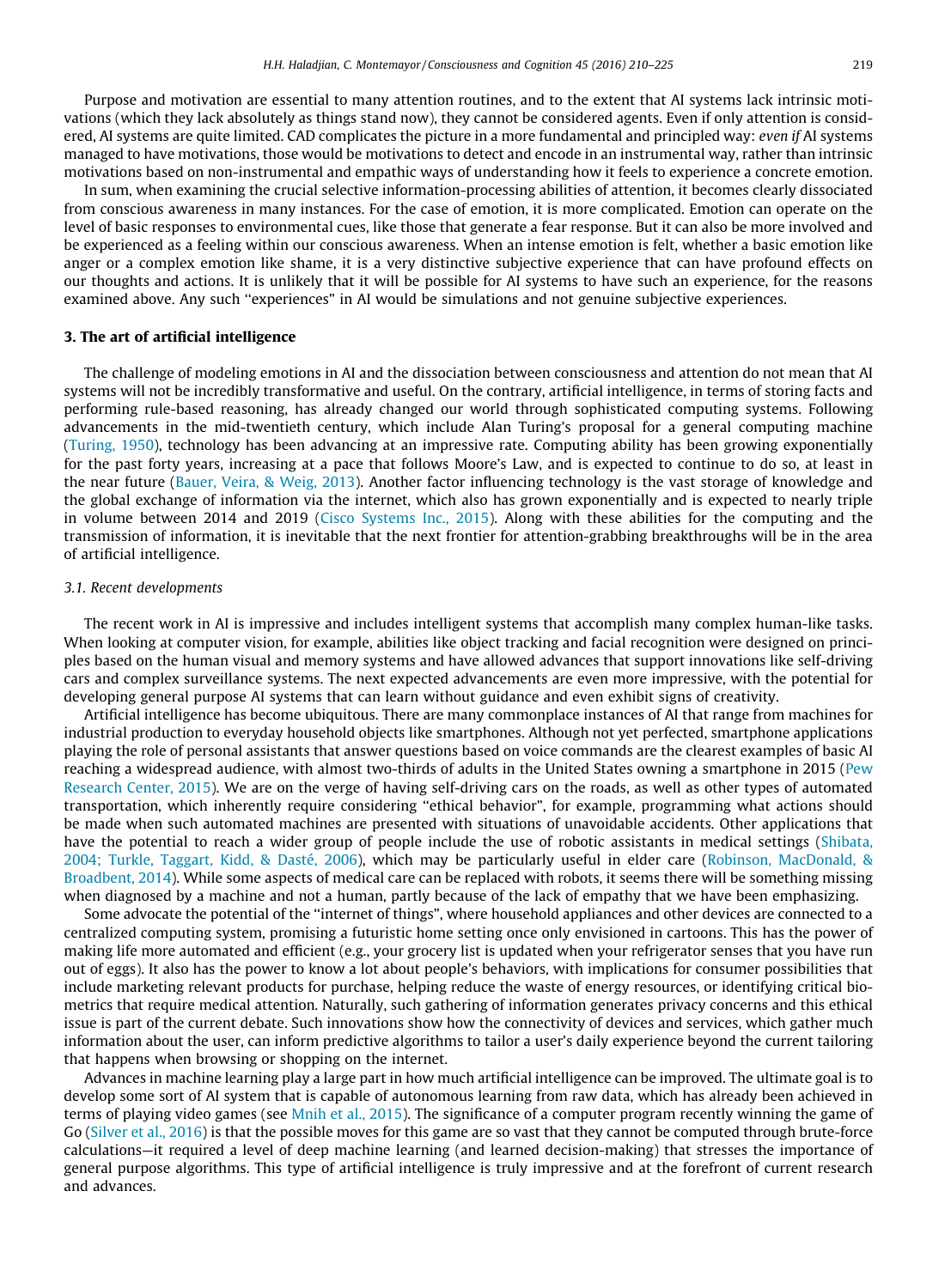Along with these advances in AI, the field has moved beyond the design of intelligence in computing systems and into the realm of reproducing more complex human abilities like perception and emotion ([Li, 2014](#page-14-0)). These more complex human abilities do in fact modulate activities related to intelligence in humans, so it is only logical that computing advancements would lead to attempts to model and integrate more complex systems into AI. Indeed, one can find many similarities between advances in technology and biological evolution [\(Wagner & Rosen, 2014\)](#page-15-0).

In computer vision, for example, there are now programs that perform object tracking and face recognition, as well as object recognition to aid visually-impaired people. Such complex abilities for object recognition evolved more recently in humans, with some arguing that consciousness is required for holistic face processing ([Axelrod & Rees, 2014\)](#page-13-0). When a machine recognizes a face, however, it is based on stored information about images and uses comparison algorithms to determine the level of similarity between two images—a relatively slow and imperfect procedure. It operates as rudimentary forms of feature-based attention routines. No consciousness is required, which some may argue is possibly the missing piece that needs to be included in order to improve computer vision. In any case, these are all basic attentional capacities, and if CAD is taken into account, they need not entail any form of conscious experience.

There are more focused attempts at incorporating principles from the human emotional system in product design and computing systems ([Ahn & Picard, 2014a, 2014b](#page-13-0)). The commercial use of such technologies include the tailoring of user experiences based on emotion recognition ([Bradshaw, 2016; Weintrauboct, 2012](#page-13-0)). The Kismet robot, for example, is programmed to detect emotions in facial expressions and respond accordingly, which often gives the impression of interacting with a living being even though it is simply a mechanical object with a set of programmed responses to detected emotional cues [\(Breazeal & Scassellati, 1999, 2002\)](#page-13-0). Nevertheless, the experience of interacting with this robot is quite compelling. What some argue is that with these mechanical instantiations of emotion, we are in danger of losing a sense of authenticity; that is, we may be substituting authentic human relations with simulated ones, which could have negative implications for society [\(Turkle, 2007](#page-15-0)). Additionally, being able to relate better to AI through an emotional connection may encourage us to protect these machines like we do our family or pets, further complicating the social role of machines. Nevertheless, the implementation of human-like emotions into AI systems is an attempt to improve human-computer interactions in the sense that they may be able to elicit more willingness for humans to interact with them and provide more contextually relevant responses by computers.

A recent line of research—Rosalind Picard's affective computing program ([Picard, 1997\)](#page-14-0)—has assumed that artificial agents may be designed to pass the emotional Turing test, and in fact must do so to be truly intelligent. Technology has achieved much in terms of recognizing emotions and measuring physiological changes (e.g., due to stress or frustration), and this information can be used to provide personalized feedback or adjust a machine's performance [\(Picard, 2002a;](#page-14-0) [Picard, Vyzas, & Healey, 2001\)](#page-14-0). The development of this computational account of emotion suggests that emotions can be understood by machines somewhat reliably and thus can be reduced to algorithms to some degree [\(Picard, 2002b, 2007](#page-14-0)). This ability to understand human emotion has clear implications for product development and marketing (e.g., [Ahn &](#page-13-0) [Picard, 2014a\)](#page-13-0), but also for making human-computer interaction more relevant and meaningful. While Picard acknowledges that computers may not achieve the level of conscious awareness that humans have, she argues that computers can achieve a minimal sense of conscious awareness, including self-awareness. For this proposal to make sense, of course, one must know what is meant by 'conscious awareness'. Picard proposes a very flexible and general account; however, when using more rigorous definitions, the scientific prospects of emotional AI are bleak. This is exemplified by the clear dissociation between forms of attention and forms of consciousness. Here is where we clearly encounter limitations in AI.

#### 3.2. Limitations of artificial consciousness

We shall restate the limitations previously mentioned in order to emphasize that we are not promoting fear or anger about AI. We do not believe there is a ''dooms day" scenario about to happen, where humans become instruments of incredibly clever machines. Like many others writing on AI, we prefer to take a more productive and moderate approach; however, we believe that proponents of AI have been overoptimistic about the prospects of artificial consciousness. Perhaps the most significant obstacles to any form of artificial consciousness are versions of the halting problem described above. These are strictly technical or computational problems that become even more problematic if one considers CAD.

One version of the halting problem is a motivational halting problem. Humans and animals initiate attention routines based on purposes and goals. It is not clear how to even model human-like motivation in an AI system, and this concerns just simple forms of attention and not consciousness. This means that it is difficult to even understand basic agency in AI systems. A related but much more difficult problem concerns consciousness. AI systems are defined in terms of halting functions. By definition, however, the qualitative character of experiences is not the result of any halting function. This experiential independence of consciousness from halting functions is deeply related to the unity of human consciousness and to the guidance and immediate relevance of how we experience emotions. It is also deeply related to the fact that unlike programs, consciousness does not seem susceptible of copying or reproducing. A function halts, like an attentional routine halts, but consciousness never halts nor does it depend on the conclusion of a program. It is plausible to think of CAD as delineating halting functions for attention routines and that conscious phenomena are not susceptible to such a computational approach.

There are also other problems that are important to revisit in the light of these technical problems. Going back to Moravec's paradox, Turing computability was a wonderful achievement that nevertheless lacked the sophistication of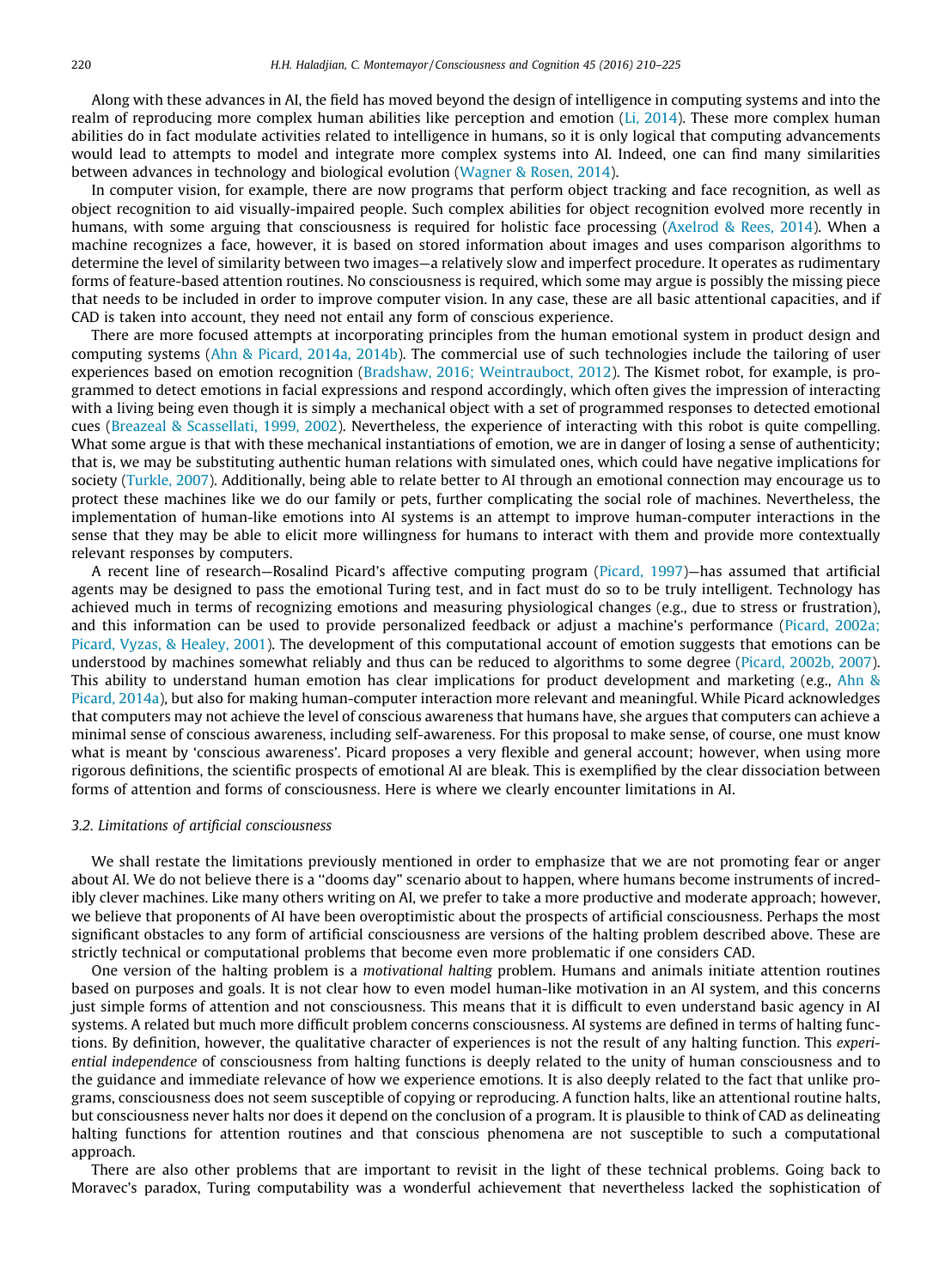complex biological agents like humans, partly because dexterous performance requires precise motor control and motivation. It is clear that the success of computational systems concerns broadly epistemic functions, such as the use of conditionals and specified routines. Computational systems are present throughout nature and can be considered to be forms of intelligence, but what human intelligence possesses that goes beyond other forms of intelligence is a sense of purpose that is biologically, historically, and culturally determined (see [Wolfram, 2016](#page-15-0)). Furthermore, feelings, and their interface with rationality, are narrative-dependent. And like the basic biological and motor-control functions, basic emotions belong to an older evolutionary repertoire of cognitive skills (that likely existed before human-like phenomenal consciousness developed).

Additionally, the ability to empathize highlights how difficult it will be to achieve emotional intelligence in machines. Empathy is fully dependent on phenomenality—it seems impossible to imagine empathy in others without an associated phenomenal experience. Simply reflecting on that sentence proves that point. One can be in full agreement with Picard and others that emotions are rational and computationally implementable, but that is not very informative, specifically when it comes to the computability of feelings. Furthermore, awareness of motivation seems to essentially require empathy when one considers paradigmatic cases of emotional engagement.

This complexity helps explain why much of AI focuses on step-by-step reasoning and simple motor skills. Intelligent behaviors like playing chess or simple movements through the environment (e.g., like a robotic vacuum cleaner) are relatively simple to program, especially if the mechanics to physically execute the behaviors are basic and have dedicated mechanisms to execute these functions (e.g., using sensors to avoid obstacles, which can be considered a rudimentary form of spatial attention). When you introduce high levels of variability, like those present in dynamic environments such as busy city streets, it becomes much more of a challenge. Take self-driving cars, for example. Although they can navigate along highways and avoid obstacles pretty reliably, there are instances where they fail. A somewhat comical example is when multiple cars arrive simultaneously at an intersection with stop signs, an autonomous car often freezes and cannot move through the intersection because the programming is rigid and must wait for the other cars to stop completely, which humans rarely do ([Richtel & Dougherty, 2015](#page-15-0)). Here is where social cues are important, like when one driver is slightly more bold than another and would assert herself when faced with a hesitating driver.

Being able to recognize and interact with other objects, which object-based attention in humans does quite easily, still needs to be improved in computer vision. Interestingly, these computer programs are also faced with philosophical ''moral dilemmas" in cases of unavoidable accidents—sometimes an AI system must decide whether or not it should sacrifice itself, and its owner, in order to cause the least amount of damage or loss of life [\(Heikkila, 2016\)](#page-13-0). How to deal with these situations is particularly challenging—should these AI systems choose self-preservation, which includes the owner's benefit, or be at the service of the greater good? Notice however, that the difficulty avoided by implementing utilitarian rules does not solve the problem of what could motivate the AI system to do anything in the first place.

Another example of how such reasoning can be implemented considers social evolution and Robert Axelrod's research on game theory ([Axelrod, 1984](#page-13-0)). According to this approach, AI systems are just part of a game that operates by manipulating us as pieces in the game. One certainly can model such games on a computer and in AI, and this would lack any sort of phenomenal experience or even a clear form of integrated attention. Some think these models are important for understanding where consciousness might exist in AI monitoring and control systems. Graziano, for example, argues that these models are similar to how the mind might model information processed by attention that reaches conscious awareness ([Graziano &](#page-13-0) [Webb, 2014](#page-13-0)). By representing these models, consciousness occurs when one is aware of these representations. Nevertheless, even if mental computational models of attention support consciousness in humans, this theory still does not address the phenomenal question adequately, that is, how a mechanical system can become consciously aware. It also faces the homunculus problem without a clear explanation of how one avoids the infinite regress problem of how a system achieves awareness of mental representations.

Human intelligence also includes empathy, and as we have argued, this creates a much more complicated problem for AI. Even if the motor skills and step-by-step reasoning can be fully implemented in robotics, we would have no understanding of empathy in the AI sense. At best, AI will produce sophisticated epistemic agents that can accomplish specific goals. AI cannot produce morally complex emotional agents with phenomenal experiences, motivations, or emotions. All simulacra can be based on attentional-functional routines, but simulacra cannot reproduce the grip, motivation, and immediate urgency of phenomenal consciousness that contains emotional content. In terms of morality in AI, without empathy there is no clear path toward a sense of morality other than what can be programmed, which then makes ethical considerations reliant on the creators of the computing systems ([Rinesi, 2015\)](#page-15-0). Ethical aspects of AI become increasingly important as they are implemented in more objects and these objects become connected and controllable via centralized computing systems. Although some computer programs can learn a form of normative morality by reading text and then begin to behave in ethical ways based on the content of the text [\(Riedl & Harrison, 2015](#page-15-0)), they cannot truly empathize and understand social interactions, and this area needs to be considered more carefully. This lack of empathy becomes especially important when assessing the utility of AI programs that become a more integrated part of society (e.g., see [Miner et al., 2016](#page-14-0)).

Considering emotions from a neurophysiological perspective, they are basic systems that evolved before these emotional states were ''felt" and long before the ability to empathize with others over these states. So it becomes even more apparent that while it may be possible to program attentional systems and even emotion-like responses, these artificial systems will not necessarily possess a phenomenal subjective experience. Even if cognitive scientists were certain about what produces phenomenal consciousness, we are far from knowing how to implement it in machines. This has an important consequence: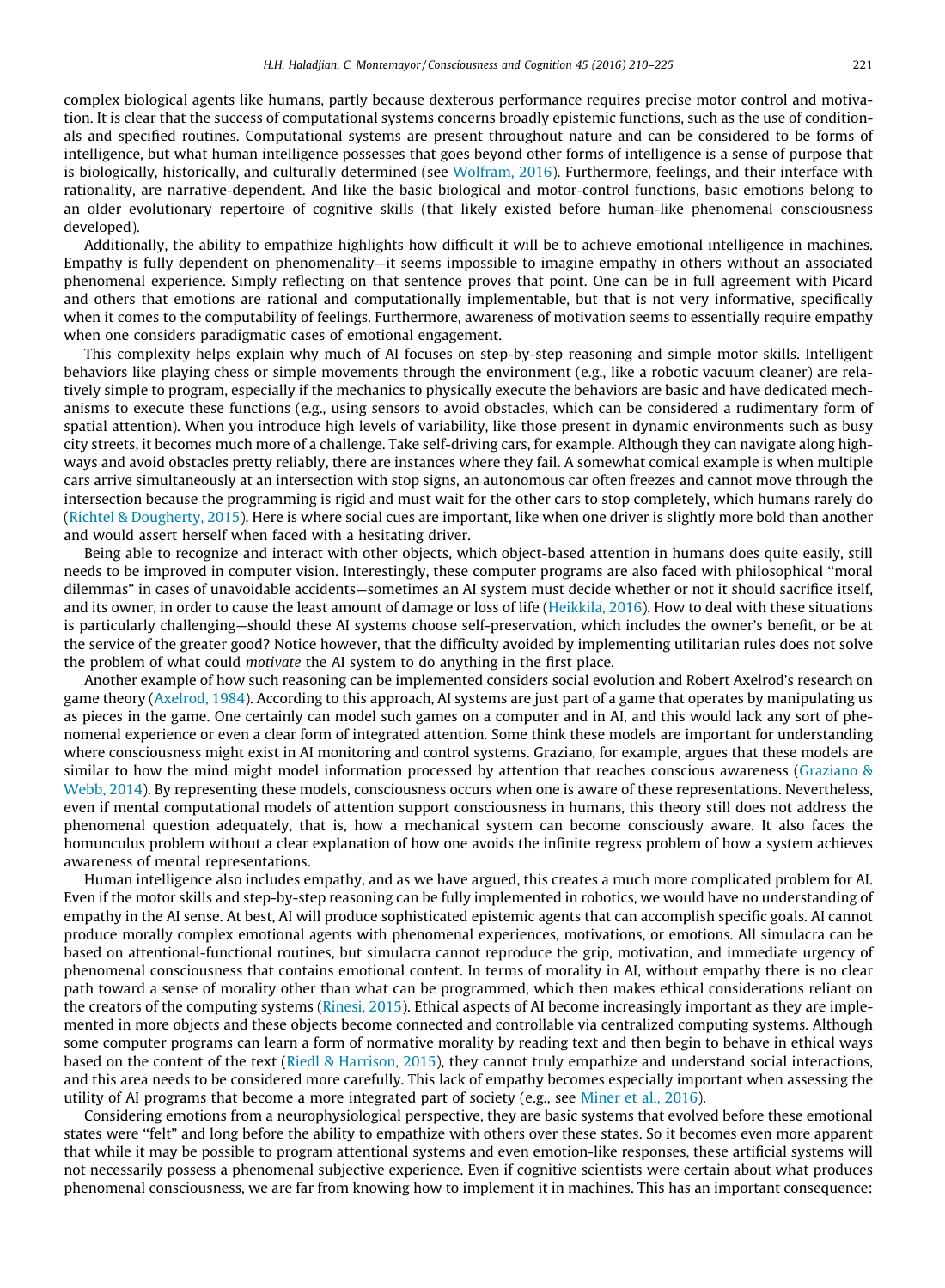moral standing generally depends on phenomenal consciousness. We protect human life and the life of animals on this basis. If AI systems lack it, there is no reason to protect them (as is depicted in the film Ex Machina). This is certainly an important consequence of CAD and the arguments presented above that indicate how organisms (including humans) can interact with attentional processes while lacking phenomenal experience.

Another aspect of AI that is lacking concerns endogenous, spontaneous motivation. In living organisms, there are various motivating factors that shape the evolution of the organism, primarily factors surrounding the sustenance and propagating of life—a basic drive that underlies the evolution of species. From the drive to seek food, to basic fear responses, to social cooperation, living organisms (particularly more complex ones like humans) have adapted in ways that generally facilitate the continuation of a species. Indeed, an important aspect of human interactions is the level of empathic motivation that occurs with different degrees of intensity across social groups, which also cannot be simulated by machines ([Winczewski,](#page-15-0) [Bowen, & Collins, 2016\)](#page-15-0). Feelings, being part of a core emotional neural system that must have evolved before higher forms of conceptual cognition, are not going to be reproduced by any kind of purely informational search algorithm or even a large collection of algorithms. At best, feelings can only be simulated, as seen in research that presents computational accounts of emotions.

Artificial intelligence has come a long way in the last few decades. Yet, it still is far from possessing human qualities, such as having general learning abilities or self-awareness, and more obviously, feelings and empathy. There are advances that point toward better learning capabilities, but these are still generally at a very simple level if one considers phenomenal consciousness rather than the access to information.

#### 4. Conclusion

As Sherry Turkle argues, simulated thinking is (may be) thinking, but simulated feeling is not (can never be) feeling [\(Turkle, 2005/1984](#page-15-0)). Intelligence is essentially computation—something that machines were designed to do. Emotions that generate feelings, on the other hand, must involve phenomenal subjective experience. Machines may be able to selfreference and reason based on computational procedures, thus performing intelligently without conscious awareness. But to have empathy and social reasoning is beyond their ability.

To make better sense of this, one can examine the dissociation between consciousness and attention (CAD). According to the CAD framework, the type of consciousness that manifests in emotional arousal, experiences of moral approval or rejection, and experiences of the sublime and the beautiful are independent from the forms of intelligence and rationality associated with the attentional processing of features, objects, and events. Vivid experiences related to empathy have a cognitive foundation in the distinct role consciousness plays, which differs from attention to contents. There is also a technical or computational distinction: attention routines are programmable in machines in terms of functions that halt at a certain point, but consciousness does not seem susceptible of such treatment. It is also uncertain whether or not a large collection of routines could produce empathy and the required phenomenal consciousness accompanying it. These are two different senses of cognition and rule-guidance: the ''should" of rationality and the ''should" of empathy. For these reasons, it is difficult to argue for any AI gaining the ability to pass an emotional Turing test.

One question that arises is whether or not emotional responses in humans are all learned responses. This would suggest that simulated responses, which are programmed, are sufficient for an AI to pass the emotional Turing test at a very basic level. Support for this possibility could be seen if humans can learn to ''turn off" emotions or emotional responses to stimuli, which seems like something one is capable of doing in extreme situations. Yet, this still does not address the feeling of emotion—there is an undeniable phenomenal experience that is present in our moral reasoning and this is based on primary emotions and independent from the associated behavioral responses, whether they are learned or not. It is unlikely that feelings, and any associated phenomenology, can be implemented in machines.

This brings us back to our main argument: simulated intelligence can be considered intelligence but simulated emotion cannot be experienced emotion. Intelligent behavior is computation, but feelings involve more than just computation. Because attention is largely independent of consciousness in humans, the forms of information processing systems related to attention are relatively straightforward to program and implement in machines. One important argument for this dissociation in humans is the earlier evolution of attention, before any conscious forms of attention. To achieve conscious experience in machines, and those that include emotional content, one must understand how attention and consciousness are dissociated in humans and what purpose conscious awareness may serve. For example, consciousness may be related to more sophisticated abilities such as multi-modal integration or empathy, which facilitates social cooperation in more ''advanced" species like humans. These abilities seem to be related to intrinsic motivations to propagate the species and also include a social dimension—motivations that will not arise spontaneously in machines. Artificial intelligence may include simulated motivation in its programming, but it still will lack phenomenal content and self-awareness, which are at the core of empathy. This key point prevents AI from becoming moral agents or the conscious and malicious machines of science fiction.

#### Acknowledgements

We would like to thank an anonymous reviewer for suggestions that significantly improved this paper. HHH received postdoctoral research support from the European Research Council under the European Union's Seventh Framework Programme (FP7/2007-2013)/ERC Grant agreement No. AG324070 awarded to Patrick Cavanagh.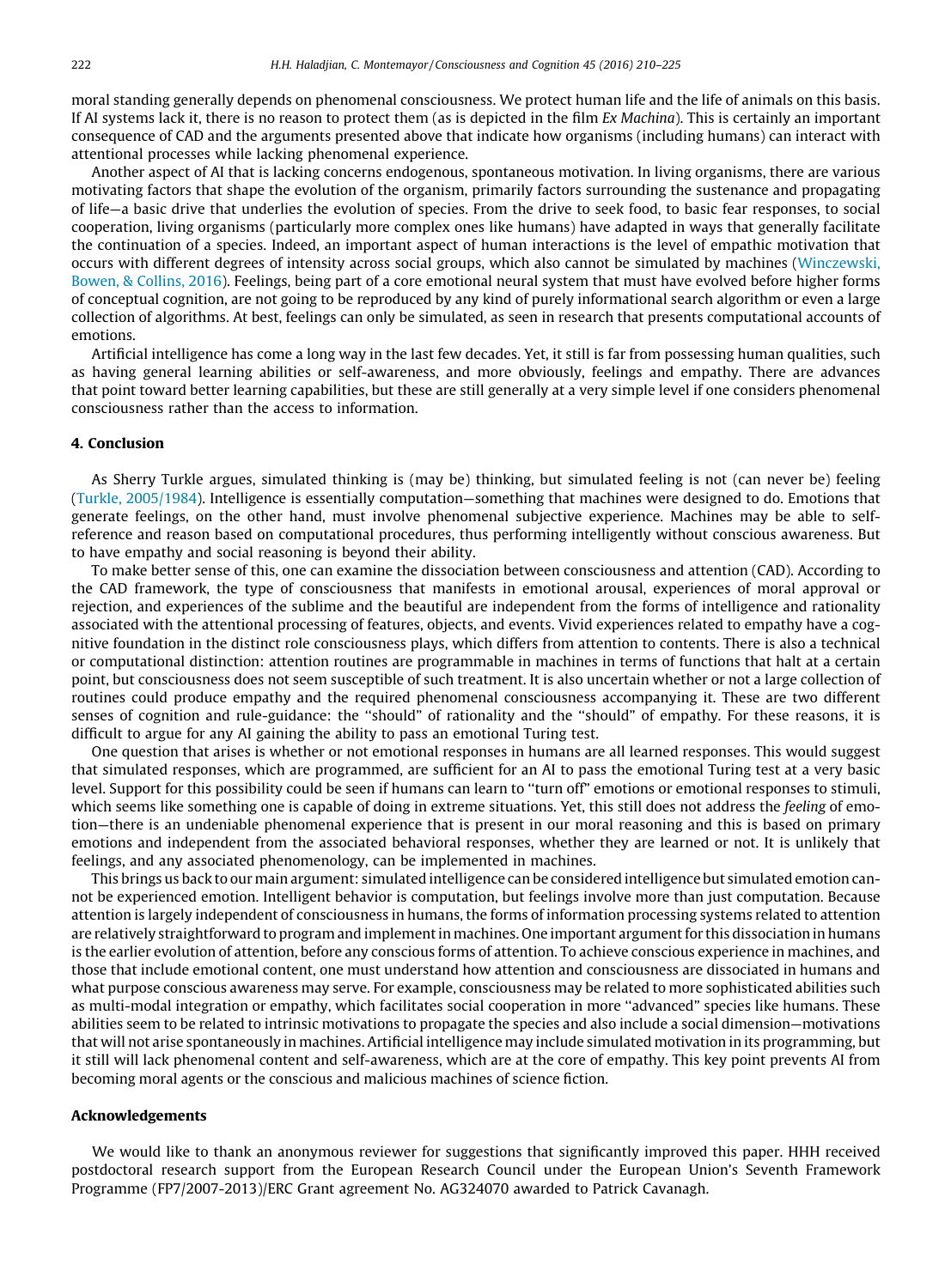#### <span id="page-13-0"></span>References

Aaronson, S. (2016). Can computers become conscious? Retrieved from; [http://www.scottaaronson.com/blog/.](http://www.scottaaronson.com/blog/)

- Ahn, H.-I., & Picard, R. W. (2014b). Modeling subjective experience-based learning under uncertainty and frames. Paper presented at the twenty-eighth AAAI conference on Artificial Intelligence, Québec City, Canada. [<http://www.aaai.org/ocs/index.php/AAAI/AAAI14/paper/view/8436](http://www.aaai.org/ocs/index.php/AAAI/AAAI14/paper/view/8436)>.
- Ahn, H.-I., & Picard, R. W. (2014a). Measuring affective-cognitive experience and predicting market success. IEEE Transactions on Affective Computing, 5(2), 173–186. [http://dx.doi.org/10.1109/TAFFC.2014.2330614.](http://dx.doi.org/10.1109/TAFFC.2014.2330614)
- Alvarez, G. A., & Oliva, A. (2008). The representation of simple ensemble visual features outside the focus of attention. Psychological Science, 19(4), 392–398. [http://dx.doi.org/10.1111/j.1467-9280.2008.02098.x.](http://dx.doi.org/10.1111/j.1467-9280.2008.02098.x)

Axelrod, R. M. (1984). [The evolution of cooperation](http://refhub.elsevier.com/S1053-8100(16)30181-7/h0025). New York: Basic Books.

- Axelrod, V., & Rees, G. (2014). Conscious awareness is required for holistic face processing. Consciousness and Cognition, 27, 233–245. [http://dx.doi.org/](http://dx.doi.org/10.1016/j.concog.2014.05.004) [10.1016/j.concog.2014.05.004.](http://dx.doi.org/10.1016/j.concog.2014.05.004)
- Baars, B. J. (2005). Global workspace theory of consciousness: Toward a cognitive neuroscience of human experience. Progress in Brain Research, 150, 45–53. [http://dx.doi.org/10.1016/S0079-6123\(05\)50004-9.](http://dx.doi.org/10.1016/S0079-6123(05)50004-9)
- Bauer, H., Veira, J., & Weig, F. (2013). Moore's law: Repeal or renewal? Retrieved from McKinsey & Company. [<http://www.mckinsey.com/insights/high\\_](http://www.mckinsey.com/insights/high_tech_telecoms_internet/moores_law_repeal_or_renewal) [tech\\_telecoms\\_internet/moores\\_law\\_repeal\\_or\\_renewal>.](http://www.mckinsey.com/insights/high_tech_telecoms_internet/moores_law_repeal_or_renewal)
- Bayne, T. (2007). Conscious states and conscious creatures: Explanation in the scientific study of consciousness. Philosophical Perspectives, 21(1), 1–22. [http://dx.doi.org/10.1111/j.1520-8583.2007.00118.x.](http://dx.doi.org/10.1111/j.1520-8583.2007.00118.x)
- Block, N. (1995b). On a confusion about a function of consciousness. Behavioral and Brain Sciences, 18(2), 227–247. [http://dx.doi.org/10.1017/](http://dx.doi.org/10.1017/S0140525X00038188) [S0140525X00038188](http://dx.doi.org/10.1017/S0140525X00038188).
- [Block, N. \(1995a\). The mind as the software of the brain. In D. Osherson, L. Gleitman, S. M. Kosslyn, S. Smith, & S. Sternberg \(Eds.\),](http://refhub.elsevier.com/S1053-8100(16)30181-7/h0055) An invitation to cognitive science [\(pp. 170–185\). Cambridge, MA: MIT Press.](http://refhub.elsevier.com/S1053-8100(16)30181-7/h0055)
- Bonnet, J., Yin, P., Ortiz, M. E., Subsoontorn, P., & Endy, D. (2013). Amplifying genetic logic gates. Science, 340, 599–603. [http://dx.doi.org/](http://dx.doi.org/10.1126/science.1232758) [10.1126/science.1232758.](http://dx.doi.org/10.1126/science.1232758)

Bostrom, N. (2014). [Superintelligence: Paths, dangers, strategies](http://refhub.elsevier.com/S1053-8100(16)30181-7/h0065) (1st ed.). Oxford: Oxford University Press.

Bradshaw, T. (2016). Apple buys emotion-detecting AI start-up. The financial times. <[http://www.ft.com/cms/s/0/2b915242-b571-11e5-8358-9a82b43f6b2f.](http://www.ft.com/cms/s/0/2b915242-b571-11e5-8358-9a82b43f6b2f.html) [html](http://www.ft.com/cms/s/0/2b915242-b571-11e5-8358-9a82b43f6b2f.html)> (January 7).

- Breazeal, C., & Scassellati, B. (1999). A context-dependent attention system for a social robot. Paper presented at the proceedings of the sixteenth international joint conference on artificial intelligence.
- Breazeal, C., & Scassellati, B. (2002). Robots that imitate humans. Trends in Cognitive Sciences, 6(11), 481–487. [http://dx.doi.org/10.1016/S1364-6613\(02\)](http://dx.doi.org/10.1016/S1364-6613(02)02016-8) [02016-8](http://dx.doi.org/10.1016/S1364-6613(02)02016-8).
- Brooks, R., Gupta, A., McAfee, A., & Thompson, N. (2015) Artificial intelligence and the future of humans and robots in the economy. The Malcolm and Carolyn Wiener annual lecture on science and technology, council on foreign relations. [<http://www.cfr.org/technology-and-science/artificial-intelligence-future](http://www.cfr.org/technology-and-science/artificial-intelligence-future-humans-robots-economy/p36197)[humans-robots-economy/p36197](http://www.cfr.org/technology-and-science/artificial-intelligence-future-humans-robots-economy/p36197)> (February 27, 2015).

Bruya, B. (2010). [Effortless attention: A new perspective in the cognitive science of attention and action](http://refhub.elsevier.com/S1053-8100(16)30181-7/h0090). Cambridge, MA: MIT Press.

Burke, E. (1757). [A philosophical enquiry into the origin of our ideas of the sublime and beautiful](http://refhub.elsevier.com/S1053-8100(16)30181-7/h0095). London: R. and J. Dodsley.

- Carter, S., & McBride, M. (2013). Experienced utility versus decision utility: Putting the 'S' in satisfaction. The Journal of Socio-Economics, 42, 13–23. [http://dx.](http://dx.doi.org/10.1016/j.socec.2012.11.009) [doi.org/10.1016/j.socec.2012.11.009](http://dx.doi.org/10.1016/j.socec.2012.11.009).
- [Cavanagh, P. \(2004\). Attention routines and the architecture of selection. In M. I. Posner \(Ed.\),](http://refhub.elsevier.com/S1053-8100(16)30181-7/h0105) Cognitive neuroscience of attention (pp. 13–28). New York: [Guilford Press.](http://refhub.elsevier.com/S1053-8100(16)30181-7/h0105)
- Celeghin, A., de Gelder, B., & Tamietto, M. (2015). From affective blindsight to emotional consciousness. Consciousness and Cognition, 36, 414–425. [http://dx.](http://dx.doi.org/10.1016/j.concog.2015.05.007) [doi.org/10.1016/j.concog.2015.05.007](http://dx.doi.org/10.1016/j.concog.2015.05.007).
- Chen, Z. (2012). Object-based attention: A tutorial review. Attention, Perception, & Psychophysics, 74(5), 784–802. [http://dx.doi.org/10.3758/s13414-012-](http://dx.doi.org/10.3758/s13414-012-0322-z) [0322-z.](http://dx.doi.org/10.3758/s13414-012-0322-z)

[Churchland, P. S., & Churchland, P. M. \(1990\). Could a machine think?](http://refhub.elsevier.com/S1053-8100(16)30181-7/h0120) Scientific American, 262(1), 32–37.

Cisco Systems Inc. (2015). The Zettabyte Era-Trends and analysis Retrieved from; [<http://www.cisco.com/c/en/us/solutions/collateral/service-provider/](http://www.cisco.com/c/en/us/solutions/collateral/service-provider/visual-networking-index-vni/VNI_Hyperconnectivity_WP.html) [visual-networking-index-vni/VNI\\_Hyperconnectivity\\_WP.html>.](http://www.cisco.com/c/en/us/solutions/collateral/service-provider/visual-networking-index-vni/VNI_Hyperconnectivity_WP.html)

Cosmides, L., & Tooby, J. (2013). Evolutionary psychology: New perspectives on cognition and motivation. Annual Review of Psychology, 64, 201–229. [http://](http://dx.doi.org/10.1146/annurev.psych.121208.131628) [dx.doi.org/10.1146/annurev.psych.121208.131628.](http://dx.doi.org/10.1146/annurev.psych.121208.131628)

Csikszentmihalyi, M. (1997). [Finding flow: The psychology of engagement with everyday life](http://refhub.elsevier.com/S1053-8100(16)30181-7/h0135) (1st ed.). New York: Basic Books.

Damasio, A. R. (1994). [Descartes' error: Emotion, reason, and the human brain](http://refhub.elsevier.com/S1053-8100(16)30181-7/h0140). New York: G.P. Putnam.

Decety, J., & Cowell, J. M. (2014). The complex relation between morality and empathy. Trends in Cognitive Sciences, 18(7), 337-339. [http://dx.doi.org/](http://dx.doi.org/10.1016/j.tics.2014.04.008) [10.1016/j.tics.2014.04.008](http://dx.doi.org/10.1016/j.tics.2014.04.008).

- Dehaene, S., Changeux, J.-P., Naccache, L., Sackur, J., & Sergent, C. (2006). Conscious, preconscious, and subliminal processing: A testable taxonomy. Trends in Cognitive Sciences, 10(5), 204–211. <http://dx.doi.org/10.1016/j.tics.2006.03.007>.
- Dehaene, S., & Naccache, L. (2001). Towards a cognitive neuroscience of consciousness: Basic evidence and a workspace framework. Cognition, 79(1–2), 1–37. [http://dx.doi.org/10.1016/S0010-0277\(00\)00123-2.](http://dx.doi.org/10.1016/S0010-0277(00)00123-2)
- Di Lollo, V., Enns, J. T., & Rensink, R. A. (2000). Competition for consciousness among visual events: The psychophysics of reentrant visual processes. Journal of Experimental Psychology: General, 129(4), 481–507. [http://dx.doi.org/10.1037/0096-3445.129.4.481.](http://dx.doi.org/10.1037/0096-3445.129.4.481)
- Edelman, D. B., Baars, B. J., & Seth, A. K. (2005). Identifying hallmarks of consciousness in non-mammalian species. Consciousness and Cognition, 14(1), 169–187. <http://dx.doi.org/10.1016/j.concog.2004.09.001>.
- Ekman, P. (1992). An argument for basic emotions. Cognition and Emotion, 6(3–4), 169–200. [http://dx.doi.org/10.1080/02699939208411068.](http://dx.doi.org/10.1080/02699939208411068)

Eriksen, C. W., & Yeh, Y.-Y. (1985). Allocation of attention in the visual field. Journal of Experimental Psychology: Human Perception and Performance, 11(5), 583–597. [http://dx.doi.org/10.1037/0096-1523.11.5.583.](http://dx.doi.org/10.1037/0096-1523.11.5.583)

- Graziano, M. S. A. (2014). Speculations on the evolution of awareness. Journal of Cognitive Neuroscience, 26(6), 1300–1304. [http://dx.doi.org/10.1162/](http://dx.doi.org/10.1162/jocn_a_00623) [jocn\\_a\\_00623](http://dx.doi.org/10.1162/jocn_a_00623).
- Graziano, M. S. A. (2015). Build-a-brain: We could build an artificial brain that believes itself to be conscious. Does that mean we have solved the hard problem? Retrieved from; <https://aeon.co/essays/can-we-make-consciousness-into-an-engineering-problem>.
- Graziano, M. S. A., & Kastner, S. (2011). Human consciousness and its relationship to social neuroscience: A novel hypothesis. Cognitive Neuroscience, 2(2), 98–113. [http://dx.doi.org/10.1080/17588928.2011.565121.](http://dx.doi.org/10.1080/17588928.2011.565121)
- Graziano, M. S. A., & Webb, T. W. (2014). A mechanistic theory of consciousness. International Journal of Machine Consciousness, 6(2), 1-14. [http://dx.doi.org/](http://dx.doi.org/10.1142/S1793843014001316) [10.1142/S1793843014001316.](http://dx.doi.org/10.1142/S1793843014001316)
- Griffin, D. R., & Speck, G. B. (2004). New evidence of animal consciousness. Animal Cognition, 7(1), 5-18. <http://dx.doi.org/10.1007/s10071-003-0203-x>. Haidt, J. (2007). The new synthesis in moral psychology. Science, 316(5827), 998–1002. <http://dx.doi.org/10.1126/science.1137651>.
- Haladjian, H. H., & Montemayor, C. (2015). On the evolution of conscious attention. Psychonomic Bulletin & Review, 22(3), 595-613. [http://dx.doi.org/](http://dx.doi.org/10.3758/s13423-014-0718-y) [10.3758/s13423-014-0718-y.](http://dx.doi.org/10.3758/s13423-014-0718-y)

Heckert, J. (2012). The hazards of growing up painlessly. The New York times magazine. <[http://www.nytimes.com/2012/11/18/magazine/ashlyn-blocker](http://www.nytimes.com/2012/11/18/magazine/ashlyn-blocker-feels-no-pain.html)[feels-no-pain.html>](http://www.nytimes.com/2012/11/18/magazine/ashlyn-blocker-feels-no-pain.html) (November 15).

Heikkila, A. (2016). Self-driving cars and the Kobayashi Maru. Techcrunch. [<http://techcrunch.com/2016/02/27/self-driving-cars-and-the-kobayashi-maru/>.](http://techcrunch.com/2016/02/27/self-driving-cars-and-the-kobayashi-maru/)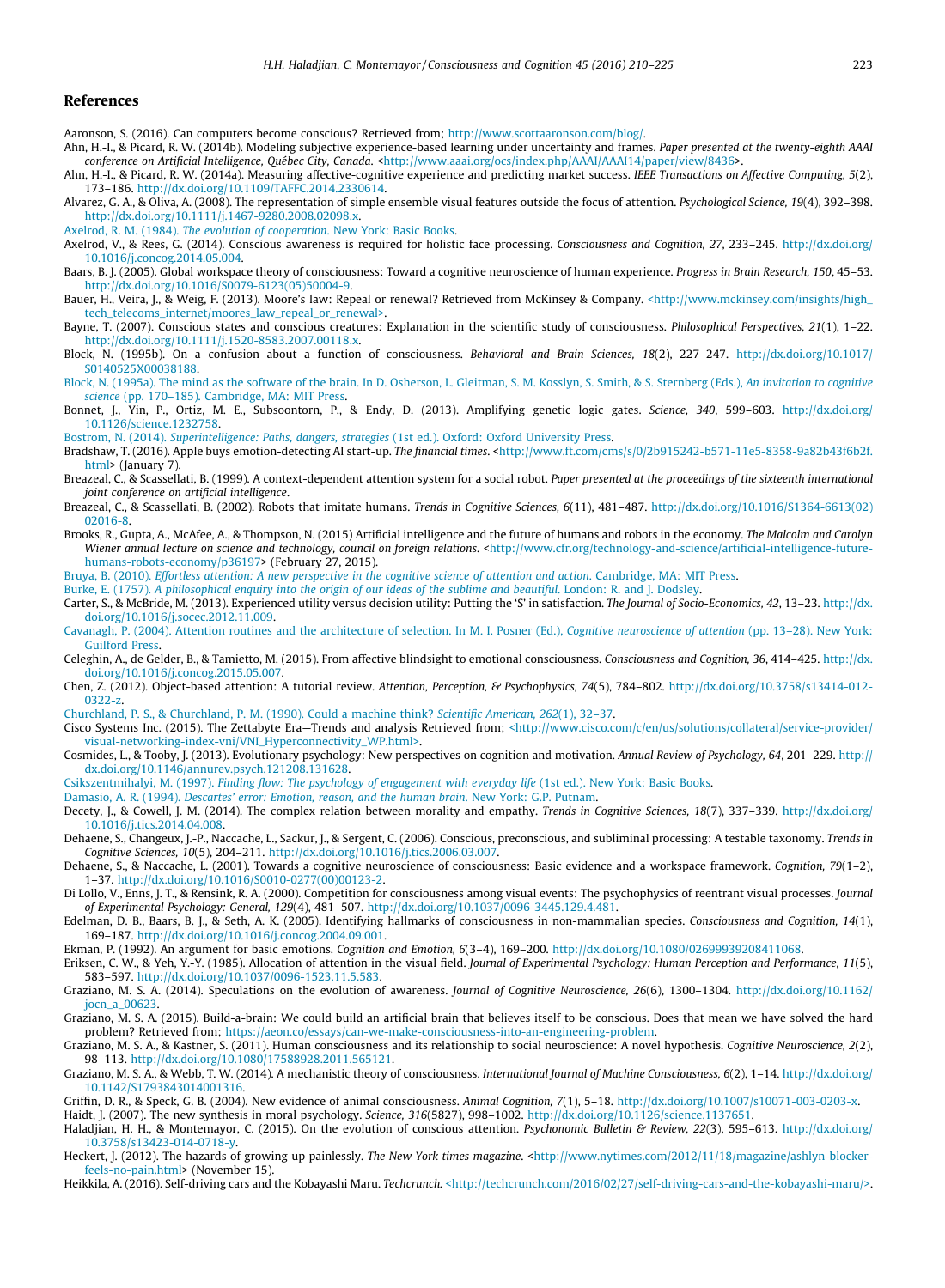<span id="page-14-0"></span>Hommel, B. (2004). Event files: Feature binding in and across perception and action. Trends in Cognitive Sciences, 8(11), 494–500. [http://dx.doi.org/10.1016/j.](http://dx.doi.org/10.1016/j.tics.2004.08.007) [tics.2004.08.007](http://dx.doi.org/10.1016/j.tics.2004.08.007).

Hommel, B. (2007). Feature integration across perception and action: Event files affect response choice. Psychological Research Psychologische Forschung, 71 (1), 42–63. [http://dx.doi.org/10.1007/s00426-005-0035-1.](http://dx.doi.org/10.1007/s00426-005-0035-1)

Joshi, A., Bhattacharyya, P., & Carman, M. J. (2016). Automatic sarcasm detection: A survey. arXiv preprint arXiv:1602.03426.

Kahneman, D., & Thaler, R. H. (2006). Anomalies: Utility maximization and experienced utility. The Journal of Economic Perspectives, 20(1), 221–234. [http://](http://dx.doi.org/10.1257/089533006776526076) [dx.doi.org/10.1257/089533006776526076.](http://dx.doi.org/10.1257/089533006776526076)

Kahneman, D., Treisman, A., & Gibbs, B. J. (1992). The reviewing of object files: Object-specific integration of information. Cognitive Psychology, 24(2), 175–219. [http://dx.doi.org/10.1016/0010-0285\(92\)90007-O.](http://dx.doi.org/10.1016/0010-0285(92)90007-O)

Kentridge, R. W. (2012). Blindsight: Spontaneous scanning of complex scenes. Current Biology, 22(15), R605–606. [http://dx.doi.org/10.1016/j.](http://dx.doi.org/10.1016/j.cub.2012.06.011) [cub.2012.06.011.](http://dx.doi.org/10.1016/j.cub.2012.06.011)

[Kentridge, R. W. \(2011\). Attention without awareness: A brief review. In C. Mole, D. Smithies, & W. Wu \(Eds.\),](http://refhub.elsevier.com/S1053-8100(16)30181-7/h0255) Attention: Philosophical and psychological essays [\(pp. 228–246\). Oxford: Oxford University Press.](http://refhub.elsevier.com/S1053-8100(16)30181-7/h0255)

Kentridge, R. W., Nijboer, T. C. W., & Heywood, C. A. (2008). Attended but unseen: Visual attention is not sufficient for visual awareness. Neuropsychologia, 46 (3), 864–869. <http://dx.doi.org/10.1016/j.neuropsychologia.2007.11.036>.

Koch, C., & Tsuchiya, N. (2007). Attention and consciousness: Two distinct brain processes. Trends in Cognitive Sciences, 11(1), 16-22. [http://dx.doi.org/](http://dx.doi.org/10.1016/j.tics.2006.10.012) [10.1016/j.tics.2006.10.012.](http://dx.doi.org/10.1016/j.tics.2006.10.012)

Koch, C., & Tsuchiya, N. (2012). Attention and consciousness: Related yet different. Trends in Cognitive Sciences, 16(2), 103–105. [http://dx.doi.org/10.1016/j.](http://dx.doi.org/10.1016/j.tics.2011.11.012) [tics.2011.11.012.](http://dx.doi.org/10.1016/j.tics.2011.11.012)

Kriegel, U. (2015). The varieties of consciousness[. New York: Oxford University Press](http://refhub.elsevier.com/S1053-8100(16)30181-7/h0275).

Kurzweil, R. (1999). [The age of spiritual machines: When computers exceed human intelligence](http://refhub.elsevier.com/S1053-8100(16)30181-7/h0280). New York: Viking.

Lamme, V. A. F. (2004). Separate neural definitions of visual consciousness and visual attention; a case for phenomenal awareness. Neural Networks, 17(5-6), 861–872. [http://dx.doi.org/10.1016/j.neunet.2004.02.005.](http://dx.doi.org/10.1016/j.neunet.2004.02.005)

LeDoux, J. E. (2000). Emotion circuits in the brain. Annual Review of Neuroscience, 23, 155–184. [http://dx.doi.org/10.1146/annurev.neuro.23.1.155.](http://dx.doi.org/10.1146/annurev.neuro.23.1.155)

LeDoux, J. E. (2003). The emotional brain, fear, and the amygdala. Cellular and Molecular Neurobiology, 23(4-5), 727-738. [http://dx.doi.org/10.1023/](http://dx.doi.org/10.1023/A:1025048802629) [A:1025048802629](http://dx.doi.org/10.1023/A:1025048802629).

LeDoux, J. E. (2012). Rethinking the emotional brain. Neuron, 73(4), 653–676. [http://dx.doi.org/10.1016/j.neuron.2012.02.004.](http://dx.doi.org/10.1016/j.neuron.2012.02.004)

Li, F.-F. (2014). The digital sensory system: A quest for visual intelligence in computers. Paper presented at the stanford engineering's EngX: The digital sensory system (May 20).

Lisi, M., & Cavanagh, P. (2015). Dissociation between the perceptual and saccadic localization of moving objects. Current Biology, 25(19), 2535–2540. [http://](http://dx.doi.org/10.1016/j.cub.2015.08.021) [dx.doi.org/10.1016/j.cub.2015.08.021](http://dx.doi.org/10.1016/j.cub.2015.08.021).

Mancuso, K., Hauswirth, W. W., Li, Q., Connor, T. B., Kuchenbecker, J. A., Mauck, M. C., ... Neitz, M. (2009). Gene therapy for red-green colour blindness in adult primates. Nature, 461(7265), 784–787. <http://dx.doi.org/10.1038/nature08401>.

Maunsell, J. H., & Treue, S. (2006). Feature-based attention in visual cortex. Trends in Neurosciences, 29(6), 317–322. [http://dx.doi.org/10.1016/j.](http://dx.doi.org/10.1016/j.tins.2006.04.001) [tins.2006.04.001](http://dx.doi.org/10.1016/j.tins.2006.04.001).

Meuwese, J. D. I., Post, R. A. G., Scholte, H. S., & Lamme, V. A. F. (2013). Does perceptual learning require consciousness or attention? Journal of Cognitive Neuroscience, 25(10), 1579–1596. [http://dx.doi.org/10.1162/jocn\\_a\\_00424](http://dx.doi.org/10.1162/jocn_a_00424).

Miner, A. S., Milstein, A., Schueller, S., Hegde, R., Mangurian, C., & Linos, E. (2016). Smartphone-based conversational agents and responses to questions<br>about mental health, interpersonal violence, and physic [10.1001/jamainternmed.2016.0400.](http://dx.doi.org/10.1001/jamainternmed.2016.0400)

[Mitchell, D. G. V., & Greening, S. G. \(2012\). Conscious perception of emotional stimuli: Brain mechanisms.](http://refhub.elsevier.com/S1053-8100(16)30181-7/h0335) The Neuroscientist, 18(4), 386–398.

Mnih, V., Kavukcuoglu, K., Silver, D., Rusu, A. A., Veness, J., Bellemare, M. G., ... Hassabis, D. (2015). Human-level control through deep reinforcement learning. Nature, 518(7540), 529–533. [http://dx.doi.org/10.1038/nature14236.](http://dx.doi.org/10.1038/nature14236)

Moe-Behrens, G. H. G. (2013). The biological microprocessor, or how to build a computer with biological parts. Computational and Structural Biotechnology Journal, 7(8), 1–18. [http://dx.doi.org/10.5936/csbj.201304003.](http://dx.doi.org/10.5936/csbj.201304003)

Montemayor, C., & Haladjian, H. H. (2015). [Consciousness, attention, and conscious attention](http://refhub.elsevier.com/S1053-8100(16)30181-7/h0350). Cambridge, MA: The MIT Press.

Moravec, H. P. (1988). [Mind children: The future of robot and human intelligence](http://refhub.elsevier.com/S1053-8100(16)30181-7/h0355). Cambridge, MA: Harvard University Press.

Mudrik, L., Faivre, N., & Koch, C. (2014). Information integration without awareness. Trends in Cognitive Sciences, 18(9), 488-496. [http://dx.doi.org/10.1016/j.](http://dx.doi.org/10.1016/j.tics.2014.04.009) [tics.2014.04.009](http://dx.doi.org/10.1016/j.tics.2014.04.009).

Mulckhuyse, M., & Theeuwes, J. (2010). Unconscious attentional orienting to exogenous cues: A review of the literature. Acta Psychologica, 134(3), 299–309. [http://dx.doi.org/10.1016/j.actpsy.2010.03.002.](http://dx.doi.org/10.1016/j.actpsy.2010.03.002)

Newell, B. R., & Shanks, D. R. (2014). Unconscious influences on decision making: A critical review. Behavioral and Brain Sciences, 37(01), 1–19. [http://dx.doi.](http://dx.doi.org/10.1017/S0140525X12003214) [org/10.1017/S0140525X12003214.](http://dx.doi.org/10.1017/S0140525X12003214)

Pauers, M. J., Kuchenbecker, J. A., Neitz, M., & Neitz, J. (2012). Changes in the colour of light cue circadian activity. Animal Behaviour, 83(5), 1143–1151. [http://dx.doi.org/10.1016/j.anbehav.2012.01.035.](http://dx.doi.org/10.1016/j.anbehav.2012.01.035)

Pessoa, L. (2005). To what extent are emotional visual stimuli processed without attention and awareness? Current Opinion in Neurobiology, 15(2), 188–196. [http://dx.doi.org/10.1016/j.conb.2005.03.002.](http://dx.doi.org/10.1016/j.conb.2005.03.002)

Pessoa, L. (2008). On the relationship between emotion and cognition. Nature Reviews Neuroscience, 9(2), 148-158. <http://dx.doi.org/10.1038/nrn2317>.

Pessoa, L. (2012). Beyond brain regions: Network perspective of cognition-emotion interactions. Behavioral and Brain Sciences, 35(3), 158–159. [http://dx.doi.](http://dx.doi.org/10.1017/S0140525x11001567) [org/10.1017/S0140525x11001567.](http://dx.doi.org/10.1017/S0140525x11001567)

Pessoa, L. (2013). [The cognitive-emotional brain: From interactions to integration](http://refhub.elsevier.com/S1053-8100(16)30181-7/h0395). Cambridge, MA: The MIT Press.

Pessoa, L., Kastner, S., & Ungerleider, L. G. (2002). Attentional control of the processing of neutral and emotional stimuli. Cognitive Brain Research, 15(1), 31–45. [http://dx.doi.org/10.1016/S0926-6410\(02\)00214-8.](http://dx.doi.org/10.1016/S0926-6410(02)00214-8)

Pew Research Center (2015). The smartphone difference Retrieved from; [http://www.pewinternet.org/2015/04/01/us-smartphone-use-in-2015/.](http://www.elsevier.com/xml/linking-roles/text/html)

Picard, R. W. (1997). Affective computing[. Cambridge, MA: MIT Press.](http://refhub.elsevier.com/S1053-8100(16)30181-7/h0410)

Picard, R. W. (2002a). Affective medicine: Technology with emotional intelligence. Studies in Health Technology and Informatics, 80, 69-83. [http://dx.doi.org/](http://dx.doi.org/10.3233/978-1-60750-924-0-69) [10.3233/978-1-60750-924-0-69](http://dx.doi.org/10.3233/978-1-60750-924-0-69).

[Picard, R. W. \(2007\). Toward machines with emotional intelligence. In G. Matthews, M. Zeidner, & R. D. Roberts \(Eds.\),](http://refhub.elsevier.com/S1053-8100(16)30181-7/h0420) The science of emotional intelligence: Knowns and unknowns [\(pp. 396–418\). New York: Oxford University Press.](http://refhub.elsevier.com/S1053-8100(16)30181-7/h0420)

[Picard, R. W. \(2002b\). What does it mean for a computer to ''have" emotions? In R. Trappl, P. Petta, & S. Payr \(Eds.\),](http://refhub.elsevier.com/S1053-8100(16)30181-7/h0425) Emotions in humans and artifacts [\(pp. 213–236\). Cambridge, MA: MIT Press.](http://refhub.elsevier.com/S1053-8100(16)30181-7/h0425)

Picard, R. W., Vyzas, E., & Healey, J. (2001). Toward machine emotional intelligence: Analysis of affective physiological state. IEEE Transactions on Pattern Analysis and Machine Intelligence, 23(10), 1175–1191. <http://dx.doi.org/10.1109/34.954607>.

Posner, M. I., Snyder, C. R., & Davidson, B. J. (1980). Attention and the detection of signals. Journal of Experimental Psychology, 109(2), 160-174. [http://dx.doi.](http://dx.doi.org/10.1037/0096-3445.109.2.160) [org/10.1037/0096-3445.109.2.160](http://dx.doi.org/10.1037/0096-3445.109.2.160).

Pratt, G. A. (2015). Is a Cambrian explosion coming for robotics? The Journal of Economic Perspectives, 29(3), 51-60. <http://dx.doi.org/10.1257/jep.29.3.51>. Pylyshyn, Z. W. (1980). The 'causal power' of machines. Behavioral and Brain Sciences, 3(3), 442–444. [http://dx.doi.org/10.1017/S0140525X0000594X.](http://dx.doi.org/10.1017/S0140525X0000594X) Pylyshyn, Z. W. (1984). [Computation and cognition: Toward a foundation for cognitive science](http://refhub.elsevier.com/S1053-8100(16)30181-7/h0450). Cambridge, MA: MIT Press.